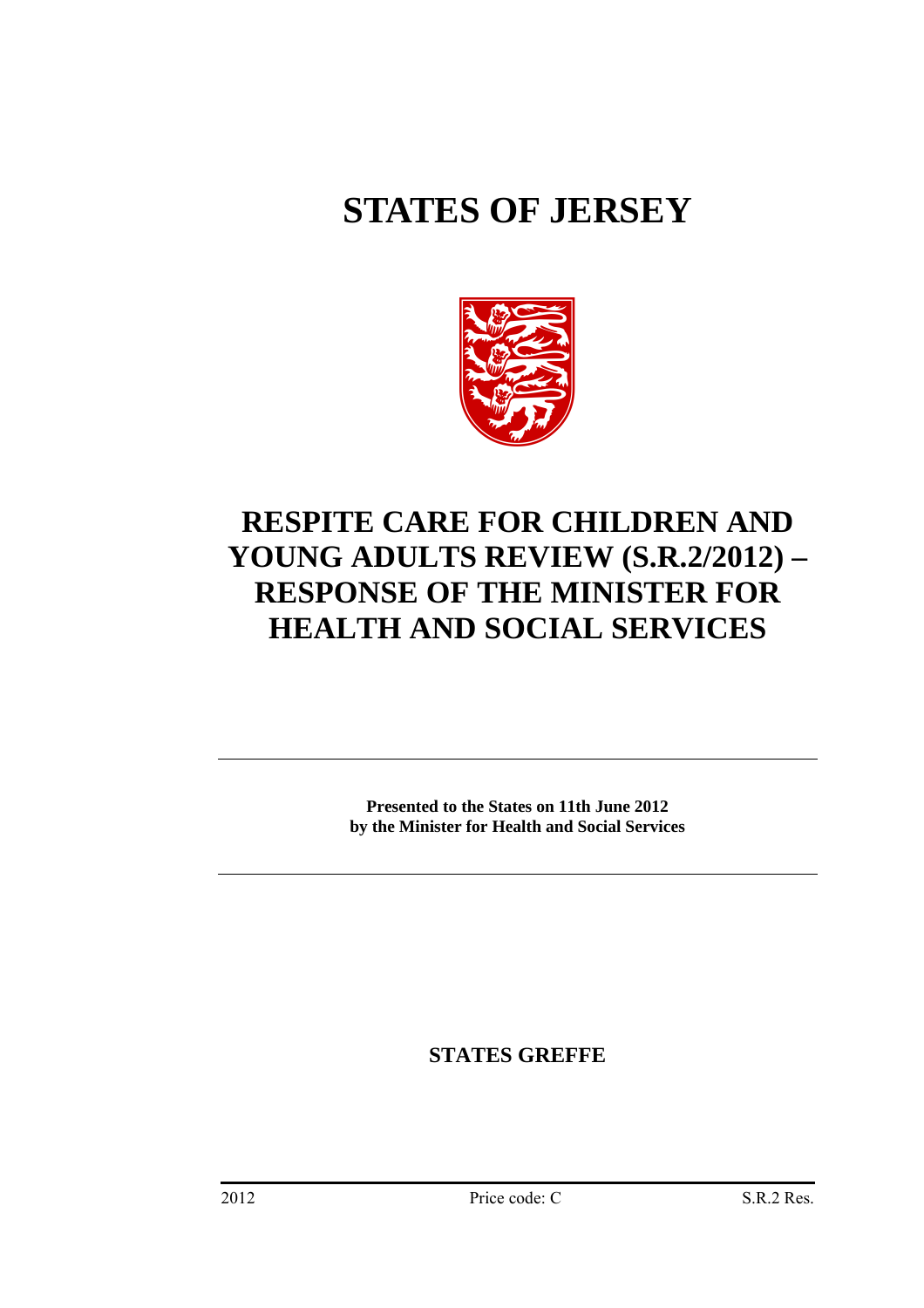#### **RESPITE CARE FOR CHILDREN AND YOUNG ADULTS REVIEW (S.R.2/2012) – RESPONSE OF THE MINISTER FOR HEALTH AND SOCIAL SERVICES**

| <b>Ministerial Response to:</b>          | S.R.2/2012                                 |
|------------------------------------------|--------------------------------------------|
| <b>Ministerial Response required by:</b> | 7th June 2012                              |
| <b>Review title:</b>                     | Respite Care for Children and Young Adults |
| <b>Scrutiny Panel:</b>                   | Health, Social Security and Housing        |

#### **Introduction**

The Minister for Health and Social Services is grateful for the work of the Scrutiny Panel and appreciates their efforts in producing its report in advance of the publication prepared by Action for Children. The Minister for Health and Social Services has been in discussions with Action for Children since the middle of 2011, in order to engage them in reviewing the full range of complex needs services provided to children, young people, and their families; and that review began in January this year. A copy of their terms of reference, which were shared with and agreed by the Scrutiny Panel, is provided at Appendix A.

The Health, Social Security and Housing Scrutiny Panel decided to review the respite care service in Jersey after being contacted by a member of the public in September 2011. This individual told the Panel that the respite service was under strain due to emergency care cases taking up resources at respite homes, and that some families were suffering as a result of their respite care being withdrawn or reduced. Written submissions from members of the public who were accessing respite care confirmed that there are significant problems with the way the current system operates. A copy of their terms of reference is provided at Appendix B. Their report was presented to the States on 26th April 2012.

In line with Recommendations 2 and 8 of the Williamson Report: Implementation Plan (2009), the Minister had already restructured Social Services to ensure that "all services contribute to the well-being of children and young people". This restructure included the move of children's disability and respite services from within a 'lifelong' service provision into a dedicated 'Children's Directorate'.

The Minister feels that many of the Scrutiny Panel's recommendations are an endorsement of the plans contained within the White Paper and presented within the medium term financial plan.

The following is the Minister's formal response to the Scrutiny Report and outlines her views on how the key findings and recommendations in that report may impact on any of her likely proposals. The Minister reserves her final comment until after she has seen the recommendations of the Action for Children Report.

The Minister arranged for Lindsay Harkett and Paul Summersby from Action for Children, to be informed and consulted on the progress and outcomes of the Scrutiny Report; as they worked on finalising their own report; and consequently has had the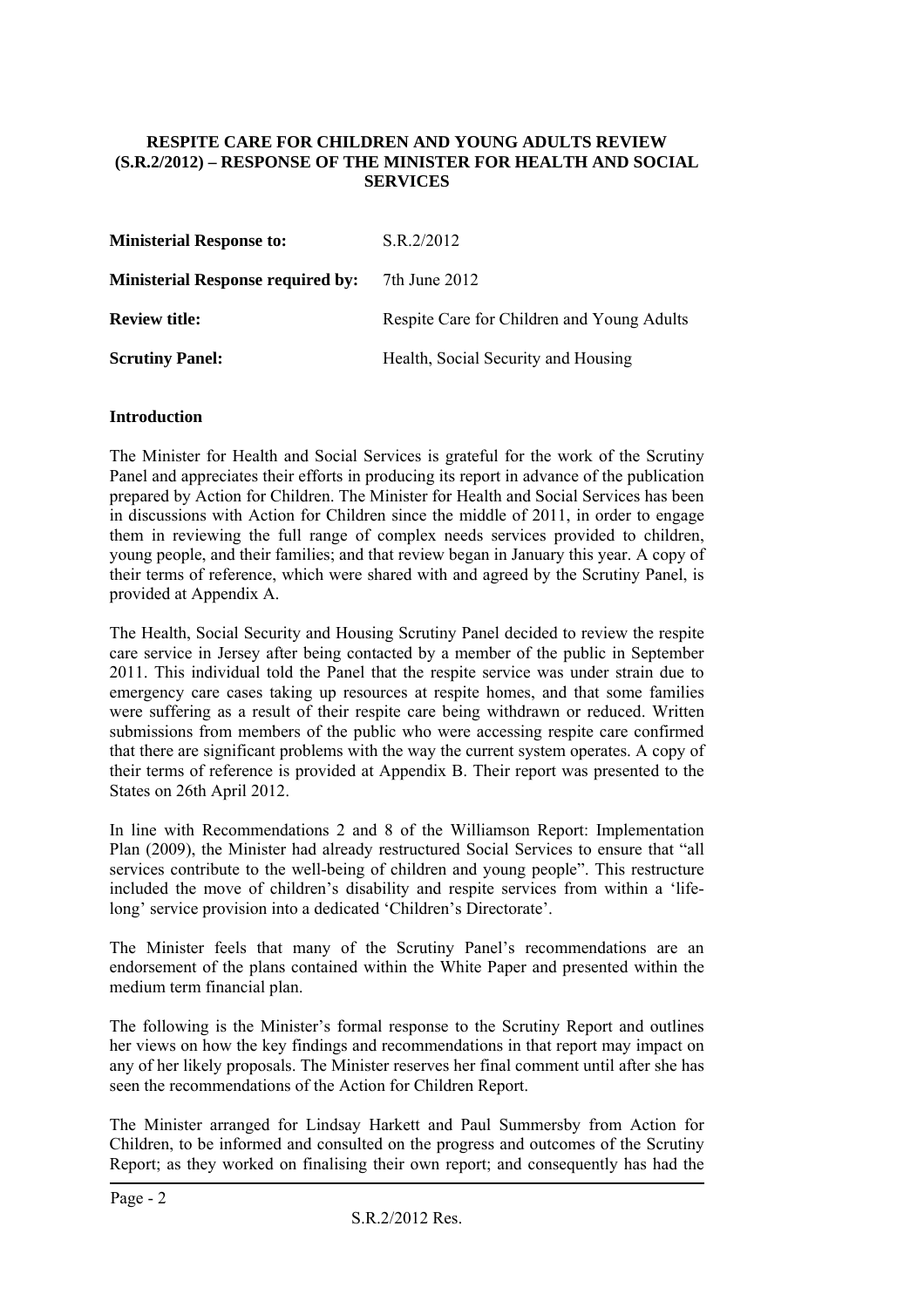benefit of their comments and endorsement of this, the Minister's response to the Scrutiny Report, to which they have contributed.

# **Findings**

|                | <b>Findings</b>                                                                                                                                                                                                                                                                                                                                                                                                                                                                                                      | <b>Comments</b>                                                                                                                                                                                                                                                                                                                                                                                                                                                                                      |
|----------------|----------------------------------------------------------------------------------------------------------------------------------------------------------------------------------------------------------------------------------------------------------------------------------------------------------------------------------------------------------------------------------------------------------------------------------------------------------------------------------------------------------------------|------------------------------------------------------------------------------------------------------------------------------------------------------------------------------------------------------------------------------------------------------------------------------------------------------------------------------------------------------------------------------------------------------------------------------------------------------------------------------------------------------|
| $\mathbf{1}$   | The lack of regular, sustainable respite<br>care services for the majority of the user<br>group is unachievable based on the<br>current system. The Panel believes that<br>a significant number of families who<br>would benefit from respite care are not<br>receiving it because of a poorly<br>managed approach to assessing demand.<br>A sustainable and reliable respite care<br>service is important to help prevent<br>families reaching crisis point due to the<br>stress of full-time caring. [Section 3.1] | The Minister takes note of the statement<br>and undertakes to improve the methods<br>of assessing demand for families in need<br>(see response to Recommendation 1).<br>The Minister agrees with the Panel's<br>concluding statement.                                                                                                                                                                                                                                                                |
| $\overline{2}$ | The failure on the part of Social<br>Services to proactively identify and<br>support those families in greatest need<br>before they reached breaking point<br>ultimately precipitated 2 separate family<br>breakdowns and significant disruption<br>to the rest of the respite care service.<br>[Section 3.2]                                                                                                                                                                                                        | The Minister refutes the suggestion that<br>any breakdowns are likely to be the<br>result of departmental failures. The<br>process of identifying and supporting<br>families at these difficult times is<br>complex and the margins between a<br>family appearing to cope and any<br>eventual family breakdown are often<br>very fine, however, the Minister agrees<br>that the 'knock-on' consequences for<br>other families need to be minimised or<br>removed.                                    |
| $\overline{3}$ | There is no comprehensive data on the<br>number of children and young people<br>with disabilities in Jersey or the nature<br>of their disability. This makes assessing<br>current and future demand almost<br>impossible. [Section 3.3]                                                                                                                                                                                                                                                                              | The Minister is aware of work already<br>under way across State's departments<br>and the voluntary sector to establish the<br>current range of 'data collection' (within<br>services) so that recommendations can<br>be made about addressing any 'gaps'<br>within, and across, service provision.<br>The Minister and the Children's Policy<br>Group (CPG) will take a keen interest in<br>the outcome of that work to establish<br>voluntary data<br>collection<br>these<br>in<br>specialist areas |
| $\overline{4}$ | There are only 3 small residential respite<br>homes offering respite care specifically<br>for children with special needs: Oakwell,<br>House<br>and<br>Maison<br>Allo.<br>Eden<br>Furthermore, there are 2 sites offering<br>care<br>services<br>adults.<br>respite<br>to<br>[Section 4.8]                                                                                                                                                                                                                           | The Minister notes the comment.                                                                                                                                                                                                                                                                                                                                                                                                                                                                      |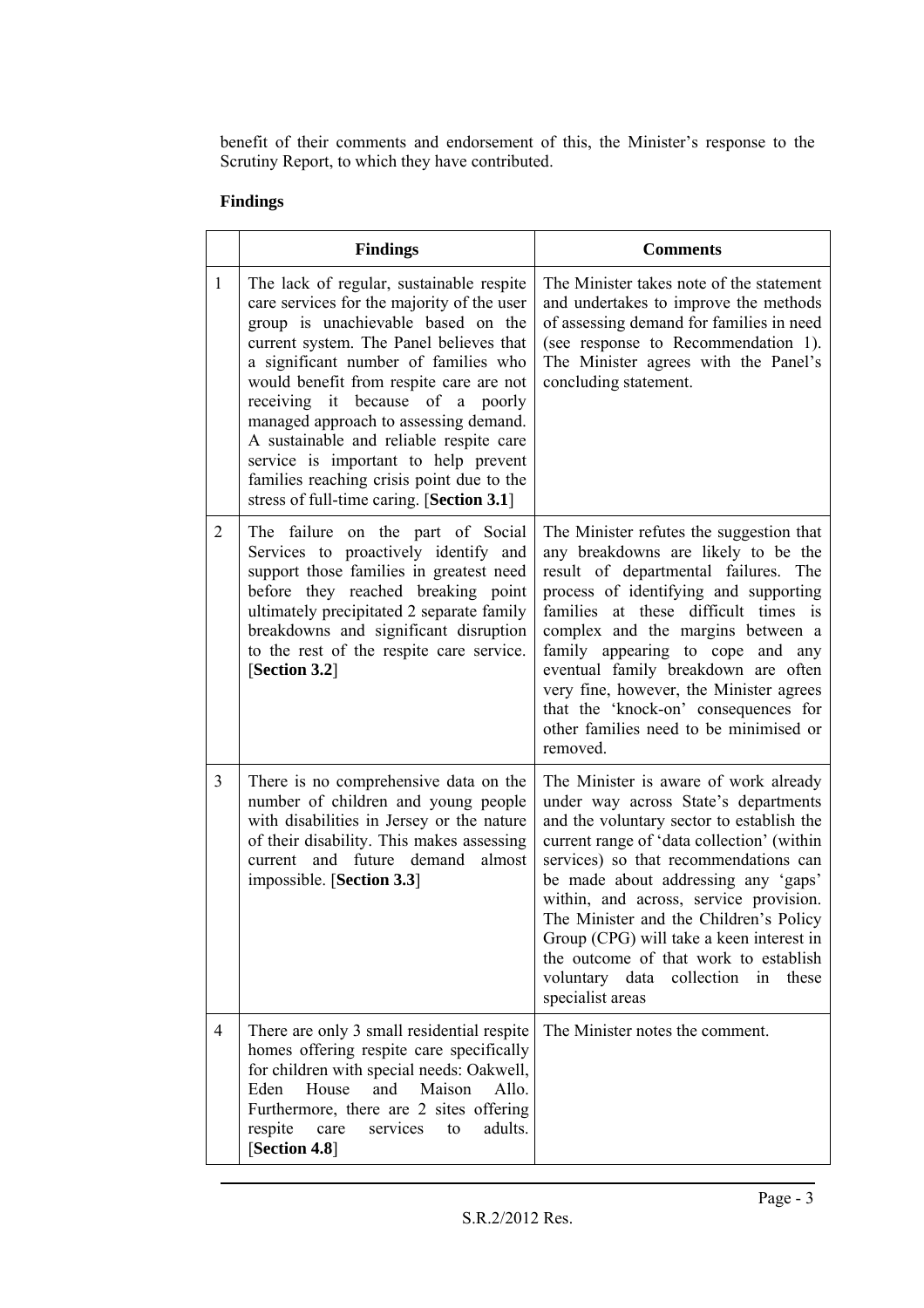| 5 | Outreach for children is delivered from<br>the same resources as that allocated to<br>which<br>residential<br>respite,<br>restricts<br>available outreach during busy periods.<br>[Section 4.8]                                                                                                                        | The Minister agrees with the statement<br>but would point out that one of the<br>difficulties is that<br>small<br>a a<br>island<br>community inevitably only has a limited<br>supply of specialist staff who have the<br>necessary skills and experience to<br>respond to a wide range of complex<br>needs. The Minister commits<br>to<br>developing local expertise and<br>to<br>working with the third sector to look at<br>opportunities for other ways<br>of<br>supporting the outreach needs of service<br>users.                                                                                                                                                                                                                                                                                                                                                                                                                                                                                                |
|---|------------------------------------------------------------------------------------------------------------------------------------------------------------------------------------------------------------------------------------------------------------------------------------------------------------------------|-----------------------------------------------------------------------------------------------------------------------------------------------------------------------------------------------------------------------------------------------------------------------------------------------------------------------------------------------------------------------------------------------------------------------------------------------------------------------------------------------------------------------------------------------------------------------------------------------------------------------------------------------------------------------------------------------------------------------------------------------------------------------------------------------------------------------------------------------------------------------------------------------------------------------------------------------------------------------------------------------------------------------|
| 6 | The third sector makes a valuable<br>contribution to funding and supporting<br>respite care in Jersey. Social Services<br>and the third sector would benefit from<br>improving their lines of communication.<br>[Section 4.11]                                                                                         | stated above, the Minister<br>As<br>acknowledges the vital role that the<br>third sector plays and is pleased to<br>confirm that:<br>• Regular meetings have been arranged<br>for her Ministerial Team,<br>senior<br>and<br>third<br>sector<br>managers,<br>representatives<br>to<br>ensure<br>more<br>effective communication and joint<br>working.<br>• The appointment of a Director of<br>Service Redesign within H&SS with<br>a specific remit for commissioning<br>from<br>services<br>external<br>agencies<br>including the third sector.<br>• The development of a Third Sector<br>Forum and recruitment of a dedicated<br>'executive officer' for that group is<br>also seen as a very positive move<br>forward and should benefit improving<br>communications.<br>• The appointment of an Assistant<br>Chief Minister with responsibility for<br>Social Policy.<br>It is anticipated that initiatives for<br>developing links further are likely to be<br>a key theme of the Action for Children<br>Review. |
| 7 | Panel<br>identified<br>The<br>3<br>main<br>circumstances in which the<br>current<br>supply of respite care is failing to meet<br>the needs of the community; during<br>emergency and crisis situations, during<br>the transition phase to adulthood, and<br>during school holidays and after school.<br>[Section 4.16] | The Minister agrees with the analysis of<br>where the pressure points arise and<br>commits to addressing the issues under<br>the recommendations (see response to<br>Recommendation 7).                                                                                                                                                                                                                                                                                                                                                                                                                                                                                                                                                                                                                                                                                                                                                                                                                               |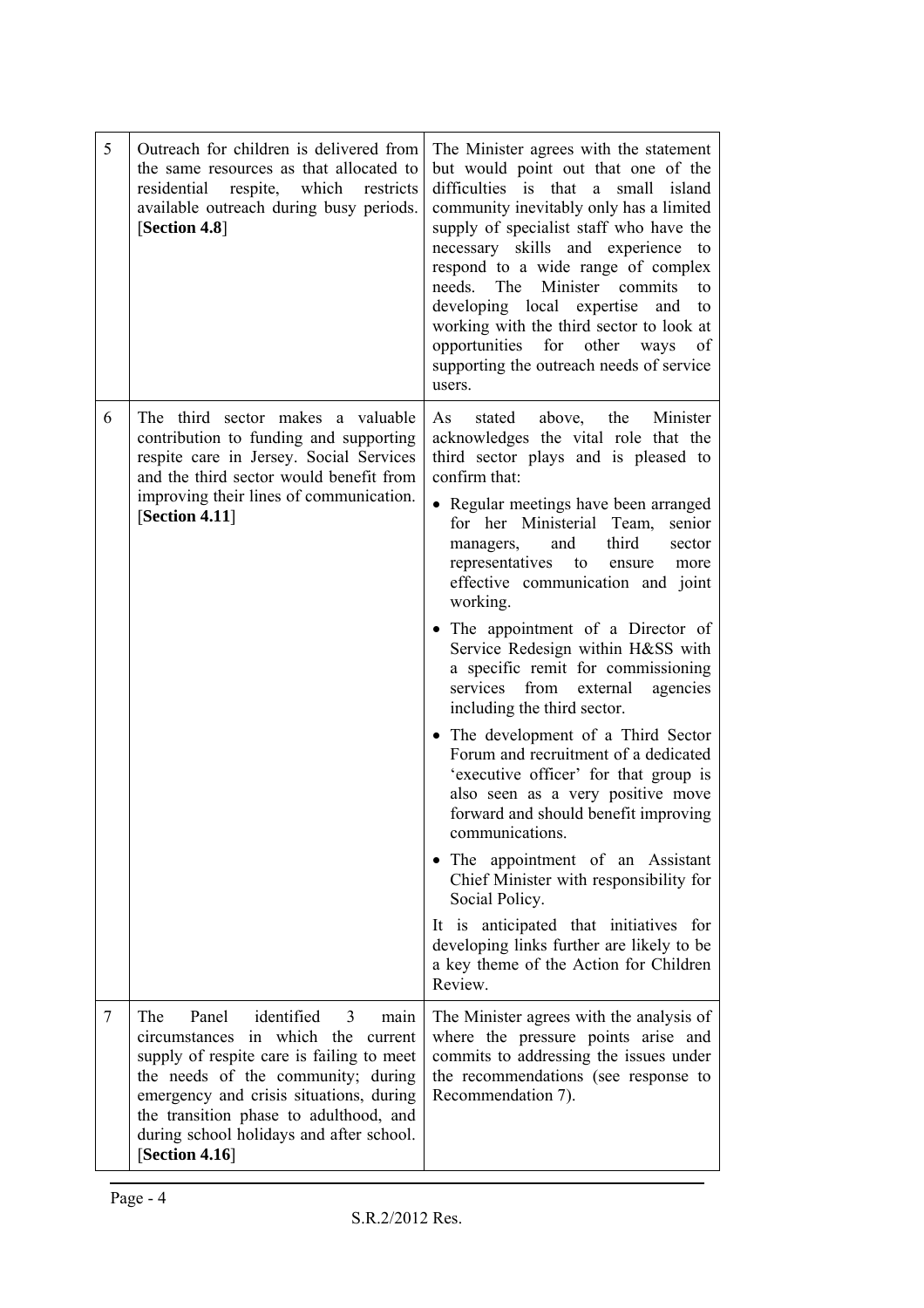| 8  | Emergency care is currently provided<br>within the 2 States-run respite homes.<br>This has meant that when a respite<br>home is being used for emergency care,<br>other families who would have normally<br>been provided for were not able to<br>access essential and short-term respite.<br>[Section 4.17]                                                                                       | made but would point out that it is<br>inevitably the staff in these<br>very<br>'specialist' respite units<br>that<br>have<br>developed the skills, experience and<br>family relationships for managing these<br>very same children and young people<br>who then present with emergency needs.<br>As pointed out when the Minister gave<br>evidence to the Panel, maintaining and<br>staffing<br>a 'separate' facility for<br>'emergency care' does not present value<br>for money and will remain a significant<br>challenge for a small island jurisdiction.<br>This said, the Minister accepts that this<br>is the area we now need to address.<br>Developments<br>around 'professional<br>carers', 'family link' or 'linked families'<br>are all initiatives that will be explored<br>and may offer effective solutions. |  |
|----|----------------------------------------------------------------------------------------------------------------------------------------------------------------------------------------------------------------------------------------------------------------------------------------------------------------------------------------------------------------------------------------------------|------------------------------------------------------------------------------------------------------------------------------------------------------------------------------------------------------------------------------------------------------------------------------------------------------------------------------------------------------------------------------------------------------------------------------------------------------------------------------------------------------------------------------------------------------------------------------------------------------------------------------------------------------------------------------------------------------------------------------------------------------------------------------------------------------------------------------|--|
| 9  | The lack of long-term care facilities for<br>children with complex needs means that<br>respite homes have been used for this<br>purpose, to the detriment of other<br>residents. [Section 4.18]                                                                                                                                                                                                    | The Minister agrees with this analysis<br>and outlines plans for addressing this in<br>the recommendations.                                                                                                                                                                                                                                                                                                                                                                                                                                                                                                                                                                                                                                                                                                                  |  |
| 10 | Families face significant challenges<br>when their child reaches the age of 18<br>and moves from Children's to Adult<br>Services, especially as the system does<br>not provide for a personal care plan or<br>individualised budget. Instead, access to<br>necessary support services depend on<br>the resources available within the Adult<br>budget at the<br>Services<br>time<br>[Section 4.19] | The Minister is committed to working<br>with the Council of Ministers to explore<br>most effective<br>the<br>means,<br>across<br>departments, of meeting the needs of<br>those children, young people, and their<br>families who are most vulnerable and in<br>need of support. Whilst all clients<br>receiving<br>services<br>already<br>have<br>individual care plans; further work is<br>required, with a variety of States<br>Departments, to establish individualised<br>budgets.                                                                                                                                                                                                                                                                                                                                       |  |
| 11 | Once young people leave full-time<br>education the range of available respite<br>type services changes dramatically.<br>Furthermore opportunities available for<br>young adults with special needs in<br>Jersey in terms of access to training,<br>employment or day services are limited.<br>[Section 4.21]                                                                                       | The Minister can confirm that over the<br>last 2 years significant investment<br>(£475K per annum) has led to effective<br>adult respite services being developed<br>and contracts for service provision are<br>now in place. This consists of a range of<br>residential respite beds; outreach<br>services; specialist 'sitting' services;<br>and bespoke support for individuals<br>with complex needs and challenging<br>behaviour. Additional to<br>this, is<br>prioritised access to the adult day<br>essential<br>services,<br>respite<br>as<br>an                                                                                                                                                                                                                                                                     |  |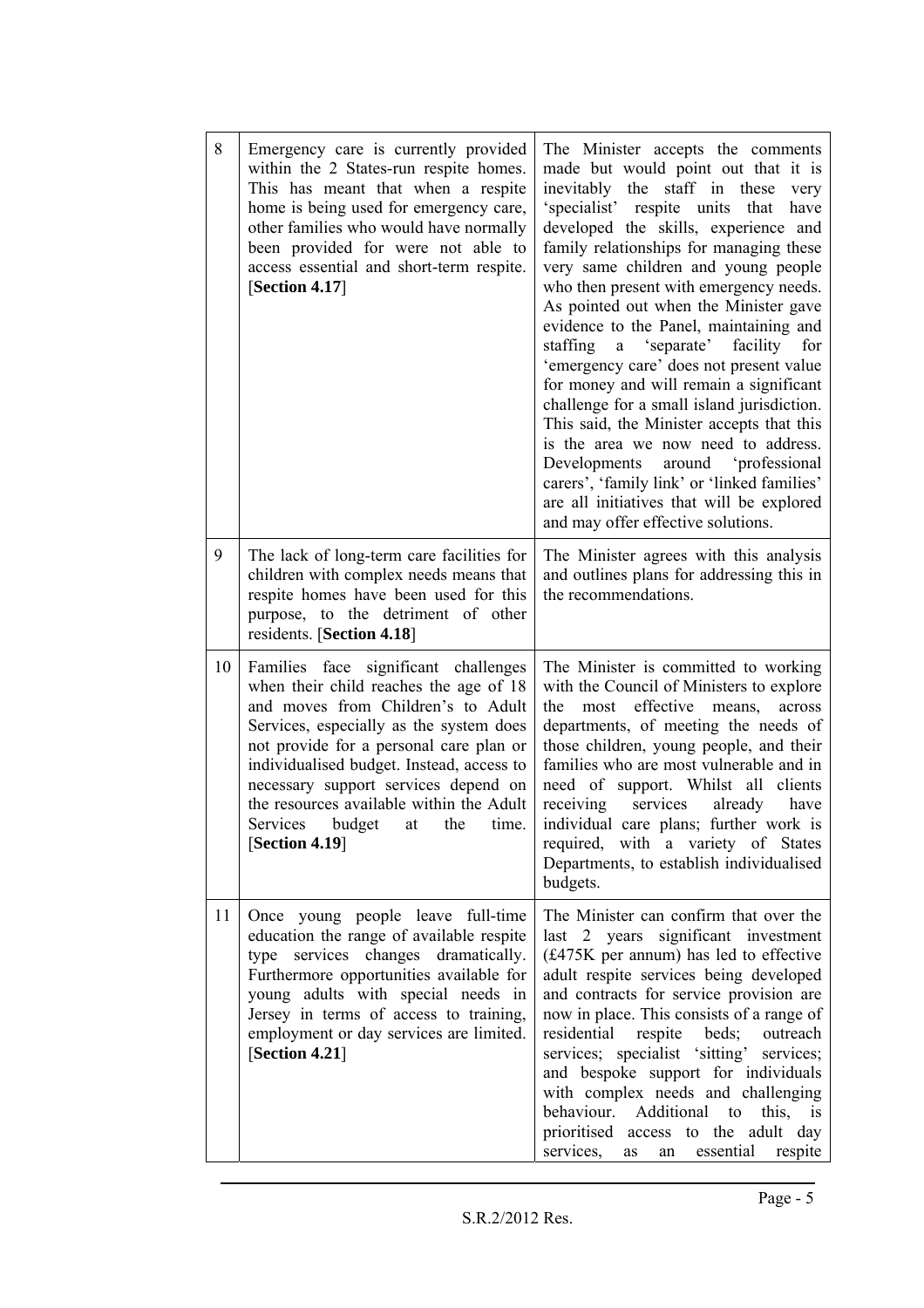|    |                                                                                                                                                                                                                                                                                                                             | provision.<br>The Minister also acknowledges that the<br>States have made significant investment<br>(circa £700K) to enhance appropriate<br>specialist employment services through<br>the Jersey Employment Trust.                                                                                                                                                                                                                                                                                                                                                                                                                                                |
|----|-----------------------------------------------------------------------------------------------------------------------------------------------------------------------------------------------------------------------------------------------------------------------------------------------------------------------------|-------------------------------------------------------------------------------------------------------------------------------------------------------------------------------------------------------------------------------------------------------------------------------------------------------------------------------------------------------------------------------------------------------------------------------------------------------------------------------------------------------------------------------------------------------------------------------------------------------------------------------------------------------------------|
| 12 | At the end of full-time education the<br>personal commitment required from the<br>carer increases dramatically. As a result<br>some have to give up work which<br>affects their ability to deal with the day<br>to day financial matters that many of us<br>take for granted. [Section 4.22]                                | The Minister notes the comment and<br>recognises the likely impact where this<br>occurs.                                                                                                                                                                                                                                                                                                                                                                                                                                                                                                                                                                          |
| 13 | The Department's perceptions of the<br>transition service are unrealistic. The<br>current transition system does not work<br>properly, reflecting problems with the<br>delivery of transition support by 2<br>separate services. [Section 4.23]                                                                             | The Minister is aware that this is<br>another area where Action for Children<br>considerable<br>has<br>expertise<br>and<br>anticipates that their report (due end of<br>June 2012) will be helpful in identifying<br>the options for properly developing<br>local service provision across different<br>areas, and involving a range of health,<br>social care, and educational services.                                                                                                                                                                                                                                                                         |
| 14 | Children with special needs are at a<br>distinct disadvantage compared with<br>their able bodied peers in terms of<br>choice of holiday and after-school<br>activities. This places an additional<br>burden on the carer, who is trying to<br>balance work and family life with the<br>needs of their child. [Section 4.24] | The Minister notes and accepts the<br>comments made. As previously stated,<br>the Minister is fully committed to<br>working with the third sector to look at<br>all options for early intervention and<br>specialist support of the type likely to be<br>required to meet these identified needs.                                                                                                                                                                                                                                                                                                                                                                 |
| 15 | The States do not have a duty of care to<br>provide respite care for families in<br>Jersey, nor a clear social policy that<br>enshrines the rights of the<br>most<br>vulnerable in society. This is in contrast<br>with almost every other UK jurisdiction,<br>as well as the Isle of Man. [Section 5.1]                    | The Minister notes and accepts the<br>comments. She would advise that CPG<br>has initiated a structure of 'delivery<br>groups' to bring forward appropriate<br>proposals under their 'Children and<br>Young People's Strategic Framework'<br>of<br>which<br>is<br>initiative,<br>one<br>a<br>'Performance and Planning Group'. One<br>of their key responsibilities is to 'lead<br>on development of initiatives which cut<br>across all 6 working groups' and one of<br>already<br>the<br>agreed<br>for<br>areas<br>development is a 'legal review'. The<br>Minister<br>undertakes<br>the<br>to<br>ensure<br>highlighted issues are considered by this<br>group. |
| 16 | There is a need for a more coherent,<br>joined-up approach to assessment to<br>address the holistic needs of the child                                                                                                                                                                                                      | The Minister notes the comments and<br>confirms that CPG are overseeing the<br>development of a local 'pilot project'                                                                                                                                                                                                                                                                                                                                                                                                                                                                                                                                             |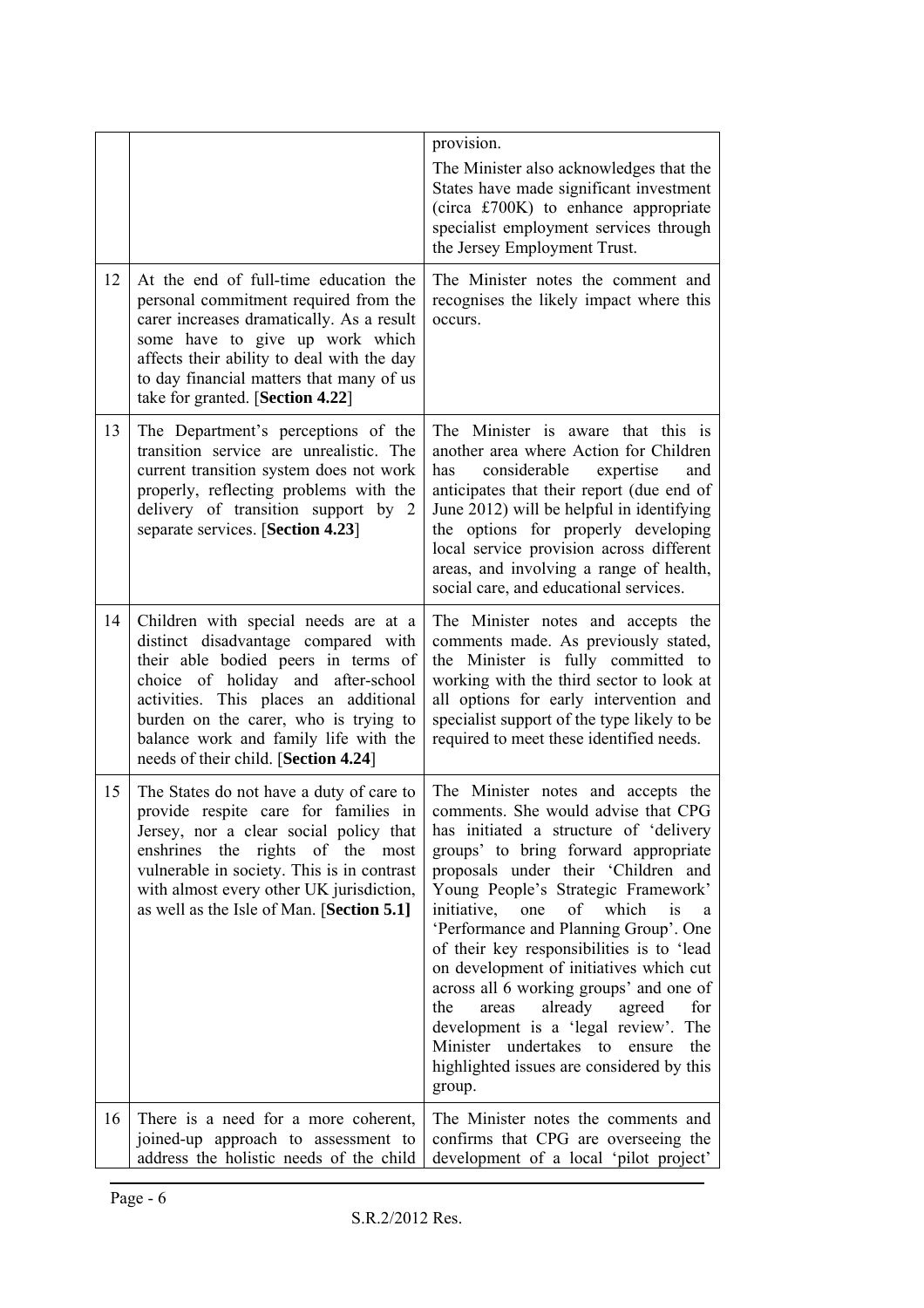|    | and the family. Eligibility for respite<br>care is dependent on someone being<br>referred by a GP or by contacting the<br>needs<br>service<br>Special<br>directly.<br>Following a referral to the Special<br>Needs team an Assessment of Need<br>should be produced by the Social<br>worker assigned to the case. The<br>Department is looking to pilot the<br>Common Assessment Framework as<br>Jersey has not yet reached the point<br>where all parties contribute to one<br>singular assessment. [Section 5.5] | for<br>the<br>Common<br>Assessment<br>Framework, programmed to commence<br>in September this year.                                                                                                                                                                                                                                                                                                                                                                                                                                                                                                                               |
|----|--------------------------------------------------------------------------------------------------------------------------------------------------------------------------------------------------------------------------------------------------------------------------------------------------------------------------------------------------------------------------------------------------------------------------------------------------------------------------------------------------------------------|----------------------------------------------------------------------------------------------------------------------------------------------------------------------------------------------------------------------------------------------------------------------------------------------------------------------------------------------------------------------------------------------------------------------------------------------------------------------------------------------------------------------------------------------------------------------------------------------------------------------------------|
| 17 | The referral process for respite care can<br>be intimidating for some parents, and<br>without the support of an advocacy<br>worker some families may never be able<br>the<br>necessary<br>support.<br>access<br>to<br>[Section 5.7]                                                                                                                                                                                                                                                                                | The Minister notes and recognises the<br>impact of the identified issue. The<br>Minister believes this may be an area<br>where the third sector could make a<br>significant contribution and undertakes<br>to explore the options whilst developing<br>her plans for service improvement.                                                                                                                                                                                                                                                                                                                                        |
| 18 | professionals working<br>Some<br>with<br>children with autism are concerned that<br>clients are not receiving diagnosis early<br>enough or, in some cases at all because<br>of a squeeze on resources available for<br>this client group. This also impairs the<br>ability of the service to respond to new<br>instances of need as<br>they<br>arise.<br>[Section 5.8]                                                                                                                                             | The Minister strongly refutes the notion<br>that any diagnosis would be delayed on<br>financial grounds and would like to<br>clarify that the diagnostic process and<br>management<br>resources<br>of<br>are<br>independent of each other.<br>The diagnosis and assessment<br>are<br>provided by clinicians and professionals<br>from both Health and Social Services<br>and Education, Sport and Culture and<br>the process is audited against recent<br>National Institute<br>for Health<br>and<br>Clinical Excellence (NICE) guidance.<br>Children receive a diagnosis of Autism<br>when they meet all the relevant criteria. |
| 19 | There is no evidence of formal criteria<br>to assess a family's need for respite<br>care, nor a written down Departmental<br>policy with regard to how respite care<br>should be accessed and delivered.<br>Eligibility for respite<br>is<br>currently<br>assessed<br>through<br>professional<br>judgement and the severity of the family<br>situation, which in times of respite<br>shortage has meant that families are<br>forced to breaking point to access<br>services. [Section 5.9]                         | The Minister notes the comments and<br>accepts the value of being able to<br>establish a framework for clear access<br>achieve this,<br>criteria. In order to<br>resources will be deployed to investigate<br>'best practice' in UK authorities, in<br>order to then establish a framework for<br>Jersey, so that a written departmental<br>policy can be ratified by the end of<br>2012.                                                                                                                                                                                                                                        |
| 20 | Information about what respite services                                                                                                                                                                                                                                                                                                                                                                                                                                                                            | The<br>Minister<br>recognises<br>that<br>her                                                                                                                                                                                                                                                                                                                                                                                                                                                                                                                                                                                     |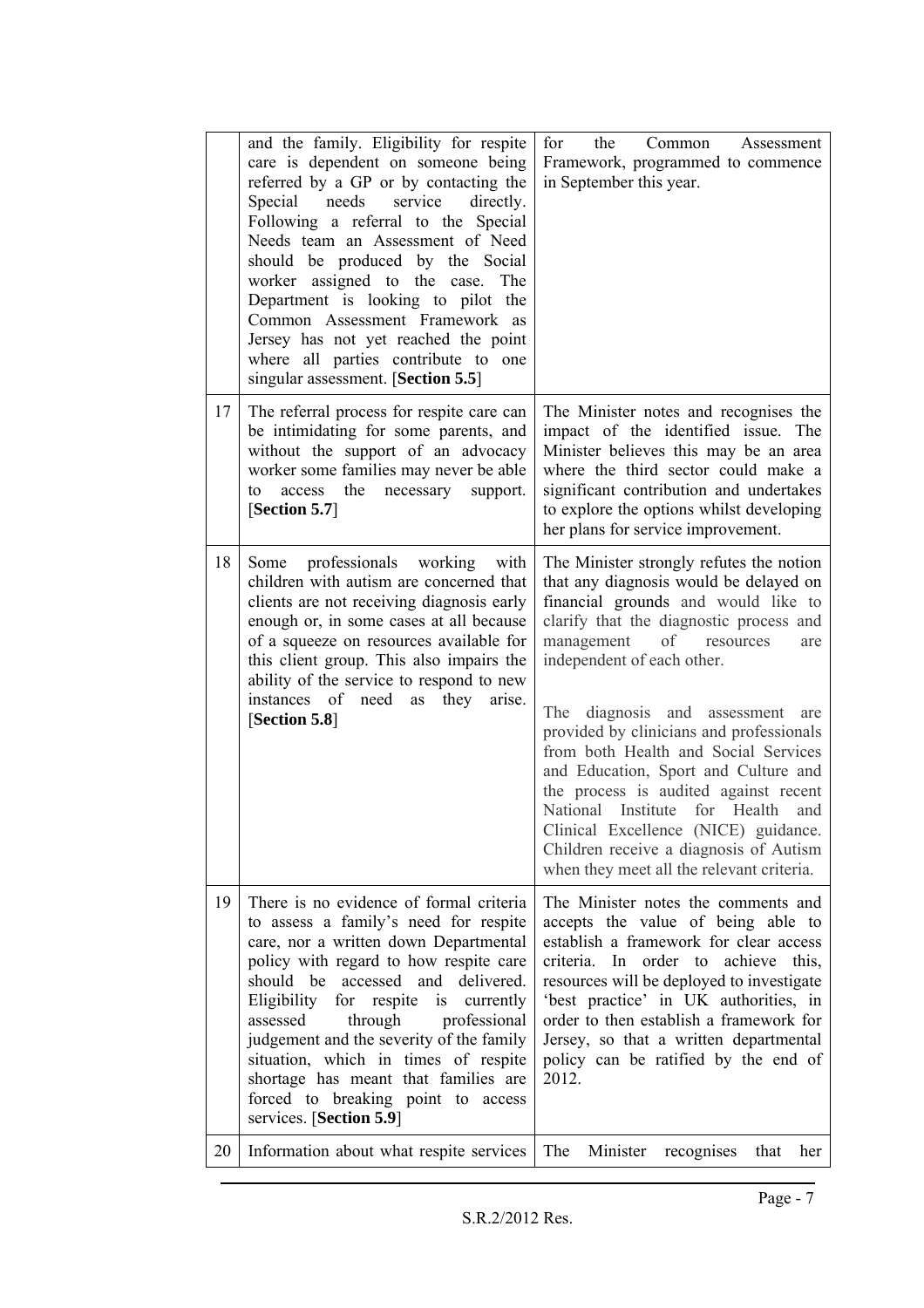|    | are available and how to access them is<br>minimal, hard to find and poorly<br>signposted by professionals. The Panel<br>was told that the Department seeks to<br>intrusion<br>avoid<br>unnecessary<br>into<br>people's lives. However, this approach<br>was felt to be a barrier to some families<br>gaining access to services at an earlier<br>stage. [Section 5.10]                                                                                                                                                                                                                              | department should be more proactive<br>and inform the public about available<br>service provision, whilst taking into<br>account that there is a balance to be<br>struck, to avoid unnecessary intrusion<br>into people's lives. Work is currently<br>developing<br>under<br>way<br>on<br>Communication<br>and<br>Engagement<br>Strategies (Recommendation<br>$\overline{4}$<br>of<br>'Children's Services - Improvement<br>Plan 2012-2013') for all areas of service<br>provision and the particular needs in this<br>area will be a key component.                          |
|----|------------------------------------------------------------------------------------------------------------------------------------------------------------------------------------------------------------------------------------------------------------------------------------------------------------------------------------------------------------------------------------------------------------------------------------------------------------------------------------------------------------------------------------------------------------------------------------------------------|-------------------------------------------------------------------------------------------------------------------------------------------------------------------------------------------------------------------------------------------------------------------------------------------------------------------------------------------------------------------------------------------------------------------------------------------------------------------------------------------------------------------------------------------------------------------------------|
| 21 | Social Workers currently assigned to<br>work with families of children with<br>special needs are held in very high<br>regard. However, there is a lack of<br>Social Workers available to support<br>those parents of children with special<br>needs. [Section 5.11]                                                                                                                                                                                                                                                                                                                                  | The Minister is pleased to acknowledge<br>and endorse the value of staff in this<br>area and notes the comment about level<br>of service provision. Further comment<br>on this issue is given in the response to<br>Recommendation 22.                                                                                                                                                                                                                                                                                                                                        |
| 22 | Whilst Oakwell is currently providing a<br>good service in terms of quality of care,<br>the Panel is concerned that the physical<br>environment fails to meet modern day<br>standards. [Section 6.1]                                                                                                                                                                                                                                                                                                                                                                                                 | Work is currently under way, alongside<br>Jersey Property Holdings, to review all<br>physical residential environments for<br>children and young people<br>within<br>Services<br>Children's<br>(as<br>per<br>21<br>of<br>CS<br>Recommendation<br>Improvement Plan). The<br>Minister<br>undertakes to ensure that all 'respite'<br>provision is included in that review and<br>improve the<br>monies<br>to<br>children's<br>services estate, which including respite<br>provision, have been requested via the<br>Capital element of the States Medium<br>Term Financial Plan. |
| 23 | The Panel was advised that when Eden<br>House was constructed in 2004, it<br>would not have passed UK inspection<br>according to the minimum criteria laid<br>down for Children's Homes that relate<br>specifically to health and safety criteria<br>for children with Autistic Spectrum<br><b>Disorders</b><br>and<br>emotional<br>and<br>behavioural difficulties. The current<br>refurbishment aims to address these key<br>issues. However, the building is only<br>suitable<br>for<br>primary-school<br>aged<br>children, not the adolescent group that is<br>currently using it. [Section 6.2] | Please refer to comments under '22'<br>above – this review will also look at<br>Eden House and the current and on-<br>going needs of their client group.                                                                                                                                                                                                                                                                                                                                                                                                                      |
| 24 | There are less adult respite facilities<br>compared to children's facilities, and                                                                                                                                                                                                                                                                                                                                                                                                                                                                                                                    | It is agreed that there are less residential<br>respite<br>beds available; however,<br>as                                                                                                                                                                                                                                                                                                                                                                                                                                                                                     |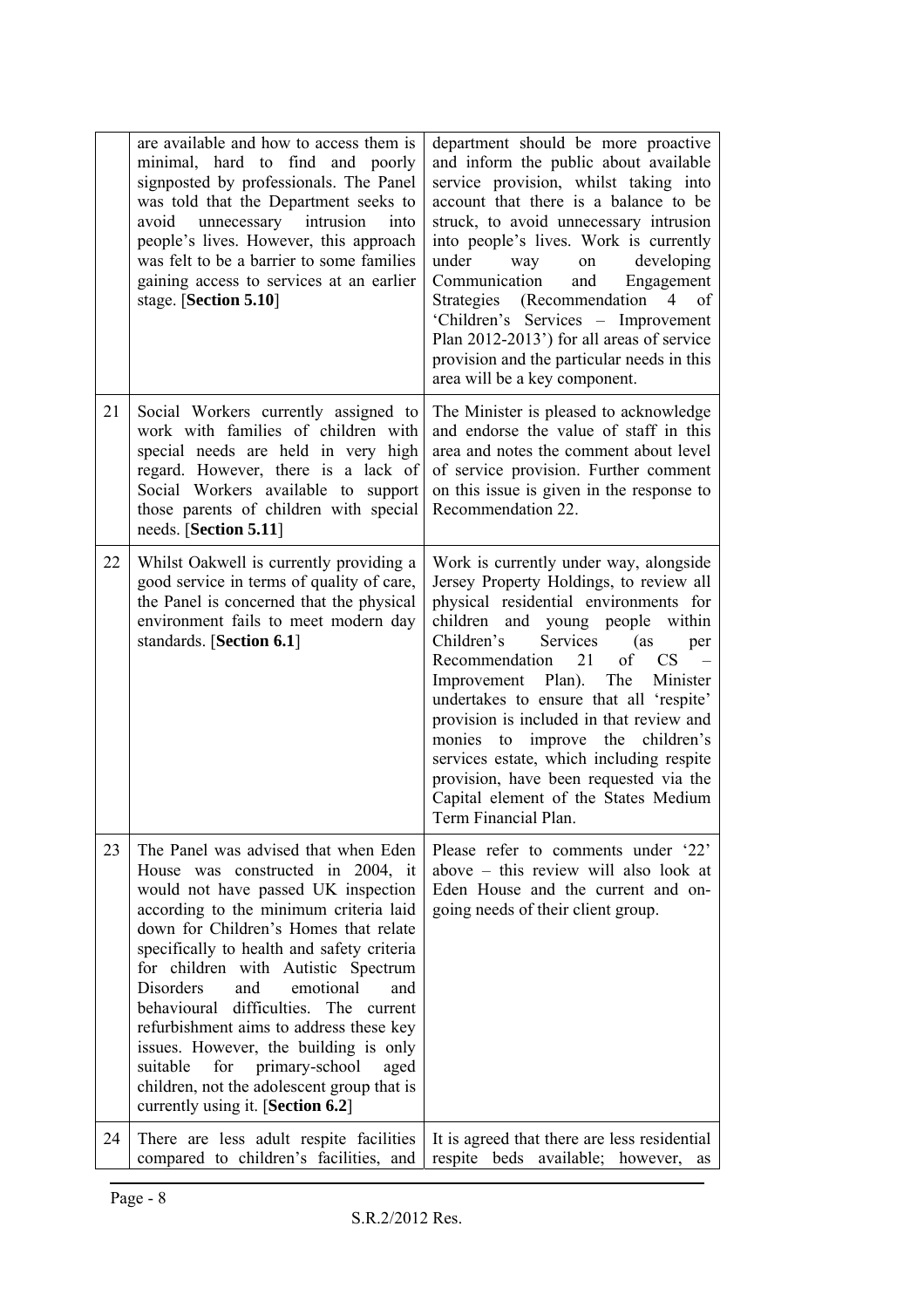|    | those that exist sometimes compromise<br>the wellbeing of the client to cope with<br>the existing provision. [Section 6.3]                                                                                                                                                                           | identified in 11 above, there is a broader<br>'range' of services available for adults.<br>These services reduce the need for a<br>higher number of residential beds.<br>Where there are concerns that any of the<br>current provision would compromise the<br>well-being of an individual, it is<br>expected that this will be addressed<br>through the re-tendering process,<br>currently under way. This process is<br>fully supported by representation from<br>the Carers Association, with parents<br>represented on the Panel. |
|----|------------------------------------------------------------------------------------------------------------------------------------------------------------------------------------------------------------------------------------------------------------------------------------------------------|---------------------------------------------------------------------------------------------------------------------------------------------------------------------------------------------------------------------------------------------------------------------------------------------------------------------------------------------------------------------------------------------------------------------------------------------------------------------------------------------------------------------------------------|
| 25 | Parents highlighted the importance of<br>continuity in terms of staff caring for<br>their children. The Panel recognises the<br>importance of having appropriately<br>trained staff to care for children and<br>young people with special needs in any<br>setting – public or private. [Section 7.2] | The Minister notes and accepts the<br>comments made.                                                                                                                                                                                                                                                                                                                                                                                                                                                                                  |

#### **Recommendations**

|   | <b>Recommendations</b>                                                                                                                                                | Tо | Accept/<br><b>Reject</b> | <b>Comments</b>                                                                                                                                                                                                                                                                                                                                                                                                                                                                                                     | <b>Target date of</b><br>action/<br>completion |
|---|-----------------------------------------------------------------------------------------------------------------------------------------------------------------------|----|--------------------------|---------------------------------------------------------------------------------------------------------------------------------------------------------------------------------------------------------------------------------------------------------------------------------------------------------------------------------------------------------------------------------------------------------------------------------------------------------------------------------------------------------------------|------------------------------------------------|
|   | The Minister for Health<br><b>Social</b><br><b>Services</b><br>and<br>should<br>the<br>ensure<br>following $-$                                                        |    |                          |                                                                                                                                                                                                                                                                                                                                                                                                                                                                                                                     |                                                |
| 1 | That demand is properly<br>by undertaking<br>assessed<br>aimed<br>research<br>at<br>identifying all families who<br>would benefit from respite<br>care. [Section 3.1] |    | Accepted                 | Presently Community and<br>Social Services commission<br>specialist advice and support<br>from Richard Mills, Director<br>of Research with the National<br>Autistic<br>Society. Richard<br>Mills has agreed to support<br>this essential work in order to<br>consider the most appropriate<br>way to establish the data<br>required to establish need,<br>and then to support agencies<br>obtaining the required<br>in<br>data. This can be achieved<br>within the existing contract,<br>which is already in place. | Qtr 4 2012                                     |
| 2 | That the Department adopts<br>a more proactive approach<br>to assessing demand and<br>develops a range of early<br>intervention programmes to                         |    | Accepted                 | The Department will<br>be<br>developing a range of 'early<br>intervention programmes' as<br>described in the white paper<br>'Caring for each other, caring                                                                                                                                                                                                                                                                                                                                                          | $2013$ on                                      |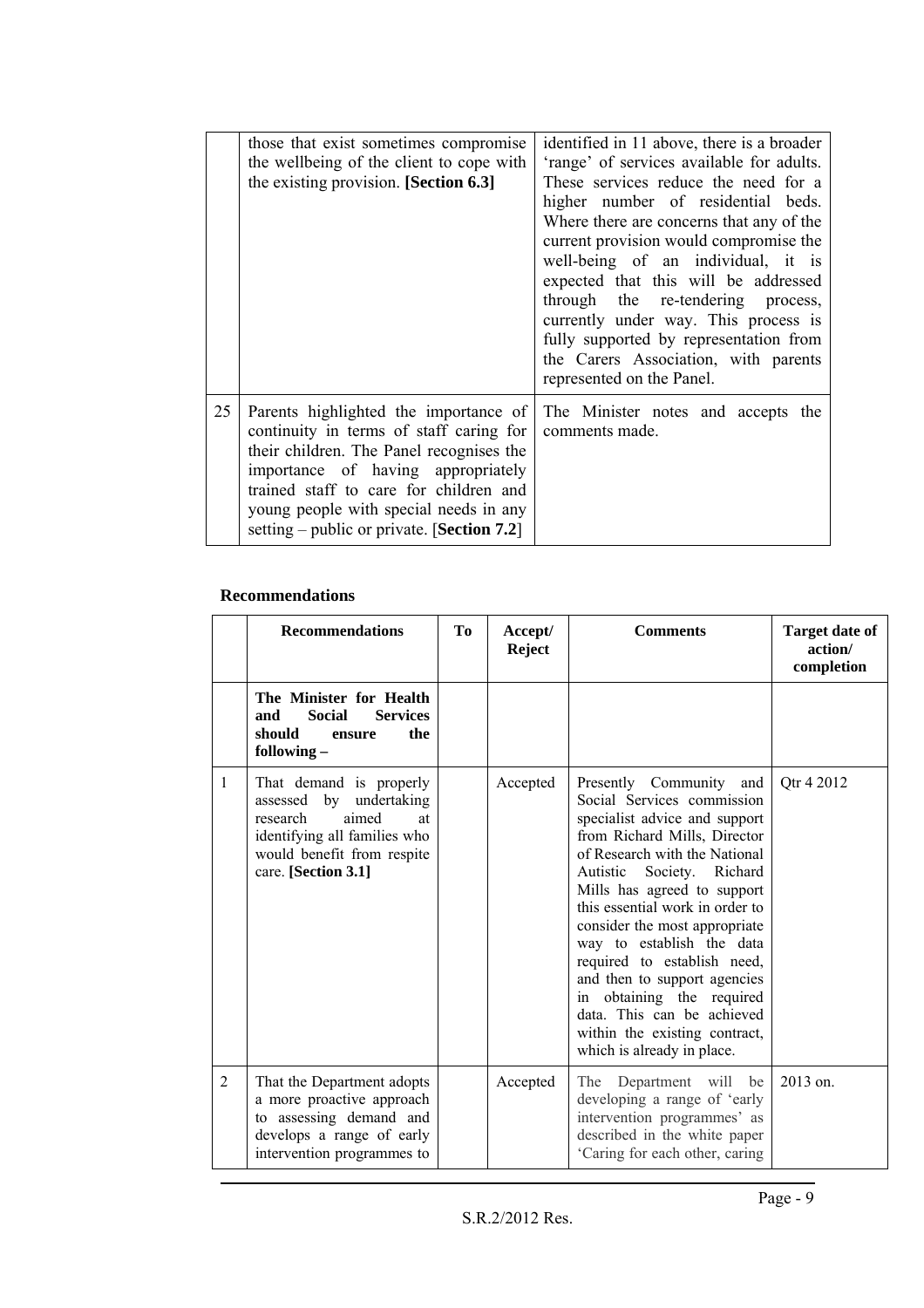|   | avoid families reaching<br>crisis point. This would<br>prevent disruption to the<br>respite service and to other<br>families receiving regular<br>respite. [Section 3.2]                                                                                                                                                                                                                                                                                                                  |          | for ourselves', which is going<br>to be laid before the States<br>for approval in autumn 2012.<br>There will also be a review of<br>the delivery of social work<br>services to focus on priority<br>areas. - this will include the<br>configuration of social work<br>teams, use of Family Support<br>Workers within families, and<br>the method of delivery of<br>respite care / outreach work.                                                                                                                                                                                                                                                                                                                                                                                                                                                                                                                                                                                                                                                                                                                                                                                                                                                     | Qtr 3 2012                               |
|---|-------------------------------------------------------------------------------------------------------------------------------------------------------------------------------------------------------------------------------------------------------------------------------------------------------------------------------------------------------------------------------------------------------------------------------------------------------------------------------------------|----------|------------------------------------------------------------------------------------------------------------------------------------------------------------------------------------------------------------------------------------------------------------------------------------------------------------------------------------------------------------------------------------------------------------------------------------------------------------------------------------------------------------------------------------------------------------------------------------------------------------------------------------------------------------------------------------------------------------------------------------------------------------------------------------------------------------------------------------------------------------------------------------------------------------------------------------------------------------------------------------------------------------------------------------------------------------------------------------------------------------------------------------------------------------------------------------------------------------------------------------------------------|------------------------------------------|
| 3 | information<br>An<br>management<br>system<br>is<br>developed to capture the<br>island's<br>needs of the<br>families<br>who<br>care<br>for<br>children with special needs.<br>This data is captured from<br>existing<br>sources<br>of<br>knowledge (i.e. healthcare<br>education<br>and<br>professionals).<br>Consideration is given to<br>using the next<br>Social<br>Survey<br>gather<br>to<br>comprehensive information<br>about<br>individuals<br>with<br>special needs. [Section 3.3] | Accepted | (cross-reference<br>with<br>Recommendations 2 and 11<br>of the 'Children's Services –<br>Improvement Plan<br>2012-<br>2013'<br>The<br>above<br>referenced<br>document already has 2<br>associated recommendations<br>that seek to establish a<br>'framework' for collecting,<br>collating, monitoring<br>and<br>developing<br>performance,<br>within all areas of children's<br>services.<br>Minister<br>The<br>undertakes to ensure that the<br>needs of families who care<br>for children with special<br>needs will be a key part of<br>that development.<br>There<br>are<br>potential<br>data<br>protection and 'rights' issues<br>which will have<br>to be<br>explored in terms of using<br>existing<br>of<br>sources<br>knowledge', but the principle<br>is accepted and the work on<br>the 'information management<br>system' will be progressed as<br>outlined above.<br>The Minister is supportive of<br>seeking to utilise the next<br>Social Survey to gather the<br>suggested data but would<br>highlight the fact that this<br>could only be done on a<br>'consensual' basis and there<br>may be individuals<br>and<br>families who would not wish<br>disclose<br>this<br>sensitive<br>to<br>information.<br>The Minister undertakes to | Qtr 4 2012<br><b>TBA</b><br>CPG Meeting: |
|   |                                                                                                                                                                                                                                                                                                                                                                                                                                                                                           |          | ask CPG to approve a request<br>to those organising the next                                                                                                                                                                                                                                                                                                                                                                                                                                                                                                                                                                                                                                                                                                                                                                                                                                                                                                                                                                                                                                                                                                                                                                                         | 27.07.12                                 |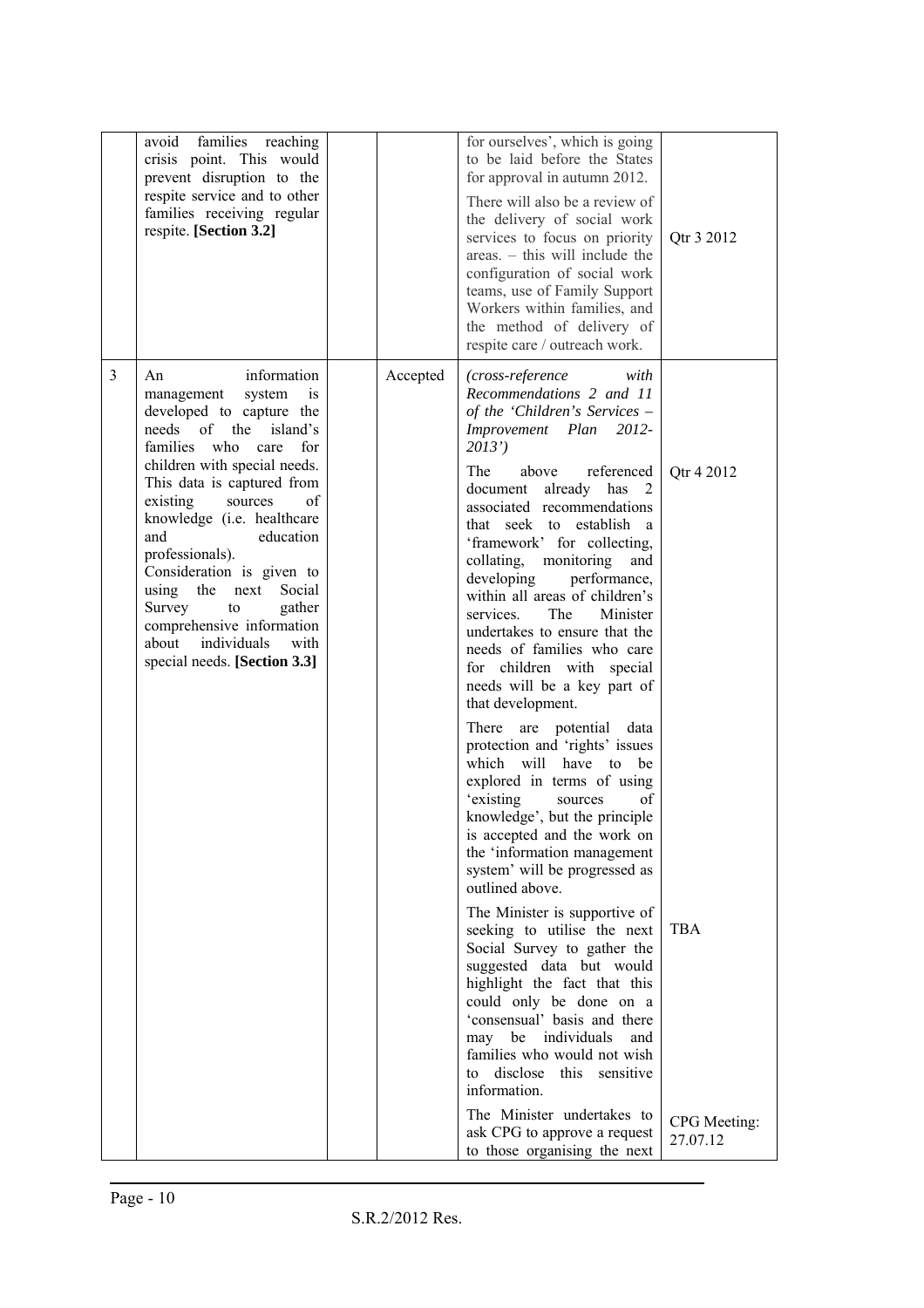|                |                                                                                                                                                                                                                                      |          | Social Survey, so this can be                                                                                                                                                                                                                                                                                                                                                                        |                          |
|----------------|--------------------------------------------------------------------------------------------------------------------------------------------------------------------------------------------------------------------------------------|----------|------------------------------------------------------------------------------------------------------------------------------------------------------------------------------------------------------------------------------------------------------------------------------------------------------------------------------------------------------------------------------------------------------|--------------------------|
|                |                                                                                                                                                                                                                                      |          | considered for inclusion.                                                                                                                                                                                                                                                                                                                                                                            |                          |
| $\overline{4}$ | Residential<br>and<br>other<br>respite services, including<br>outreach, for both children<br>adults are fit for<br>and<br>purpose and able to cater to<br>both current and future<br>demand. [Section 4.8]                           | Comment  | The Minister believes that the<br>key issues identified in this<br>report are likely to<br>be<br>supported and enhanced by<br>findings from the Action for<br>Children Review that she has<br>initiated, and which will be<br>reporting back by the end of<br>June 2012.                                                                                                                             | End June 12              |
|                |                                                                                                                                                                                                                                      |          | The Minister undertakes to<br>develop an appropriate action<br>plan for addressing agreed<br>recommendations,<br>from<br>across these two reports,<br>which will be presented to<br>CPG for integration within<br>the Children's Services -<br>Improvement Plan<br>2012-<br>2013.                                                                                                                    | CPG Meeting:<br>27.07.12 |
|                |                                                                                                                                                                                                                                      |          | Ultimately, the quality and<br>of<br>quantity<br>resources<br>available will be determined<br>by the States Assembly's<br>allocation of resources in the<br>medium term financial plan,<br>due<br>to<br>be<br>debated<br>in<br>November.                                                                                                                                                             | October 2012             |
| 5              | A formal partnership is<br>entered into with the main<br>third sector organisations in<br>deliver<br>order<br>to<br>the<br>necessary improvements to<br>the range of respite services<br>available<br>to<br>users.<br>[Section 4.11] | Accepted | As stated above, the Minister<br>believes<br>that Action<br>for<br>Children are likely to be very<br>supportive of third sector<br>involvement and anticipates<br>that their recommendations<br>will identify areas which her<br>officers will be able to<br>develop alongside existing<br>future<br>third<br>and<br>sector<br>partners.<br>Comment - (cross-referenced<br>with Recommendation 12 of | Qtr 4 2012               |
|                |                                                                                                                                                                                                                                      |          | the 'Children's Services –<br>Improvement<br>Plan<br>2012-<br>2013'                                                                                                                                                                                                                                                                                                                                  |                          |
|                |                                                                                                                                                                                                                                      |          | There<br>already<br>is<br>a<br>commitment to 'develop a<br>comprehensive<br>commissioning strategy for<br>children's services' and the<br>Minister<br>undertakes<br>to<br>include and integrate any<br>agreed needs identified in this<br>specialist area.                                                                                                                                           | Qtr 4 2012               |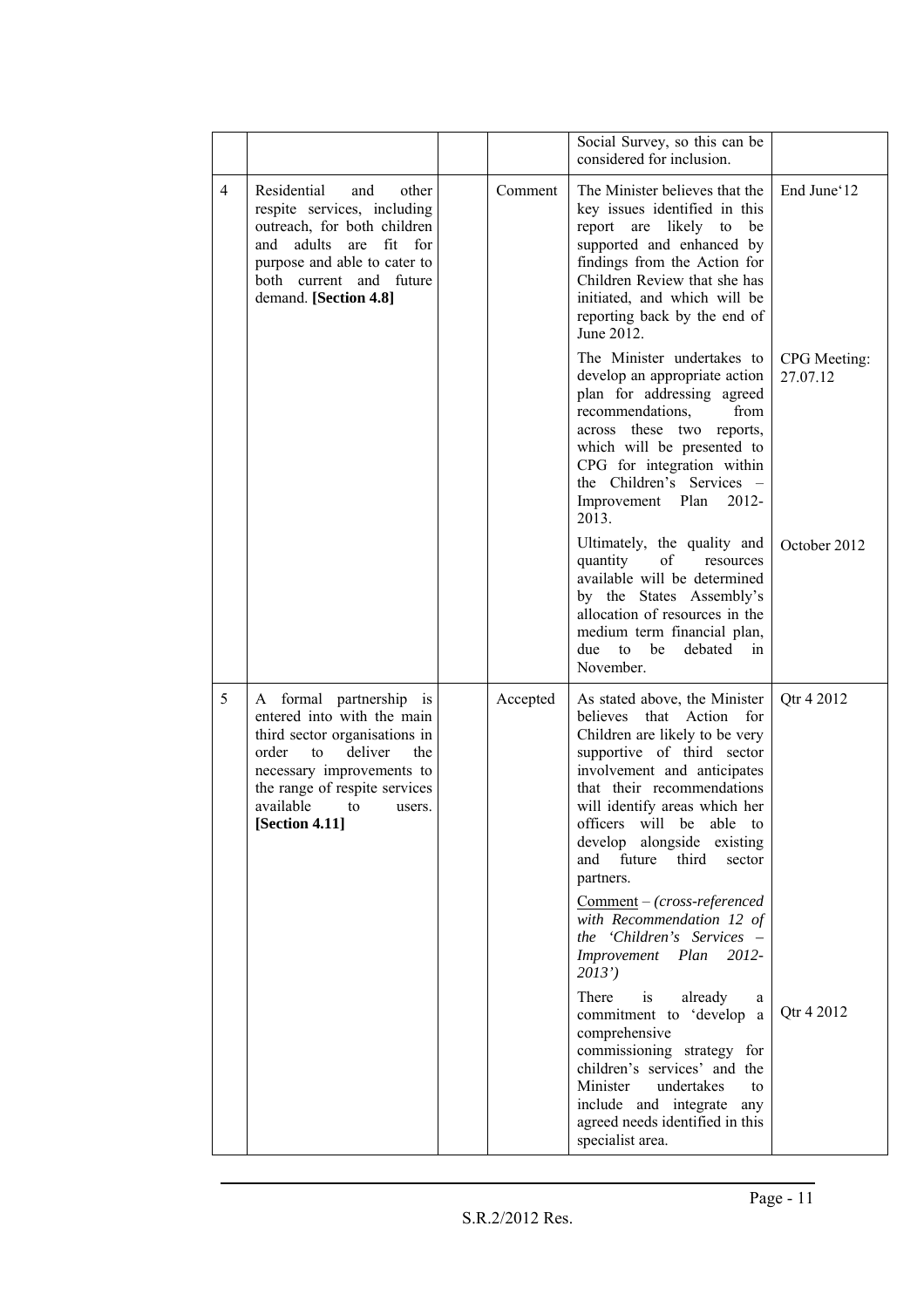| 6 | The Community and Social<br>Services<br>Department<br>1S<br>properly resourced<br>and<br>staffed accordingly to meet<br>both current and future<br>demand. [Section 4.16]                                                                                                                               | Comment  | The quality and quantity of<br>resources available will be<br>determined by the States<br>Assembly's allocation<br>of<br>resources in the medium term<br>financial plan. The Minister<br>will set out her proposals in<br>the White Paper and will seek<br>the Assembly's support to<br>meet both current and future<br>demand, due to be debated in<br>the Autumn.                                                                                                                                                                                                                                                                                                                                                                                          |                             |
|---|---------------------------------------------------------------------------------------------------------------------------------------------------------------------------------------------------------------------------------------------------------------------------------------------------------|----------|--------------------------------------------------------------------------------------------------------------------------------------------------------------------------------------------------------------------------------------------------------------------------------------------------------------------------------------------------------------------------------------------------------------------------------------------------------------------------------------------------------------------------------------------------------------------------------------------------------------------------------------------------------------------------------------------------------------------------------------------------------------|-----------------------------|
| 7 | Emergency care facilities<br>are identified as soon as<br>possible to reduce the strain<br>on respite care homes. This<br>is especially important for<br>young people with autism<br>who are more likely to<br>become difficult to manage<br>the<br>home<br>in<br>during<br>adolescence. [Section 4.17] | Comment  | Action for Children will be<br>delivering<br>their<br>report<br>shortly. In addition to this,<br>Community<br>Social<br>and<br>Services is working with<br>Jersey Property Holdings to<br>review all of its buildings to<br>clarify the future needs for<br>service delivery. This will<br>include any provision for<br>specialist respite care, as well<br>as addressing the needs of<br>young people requiring long<br>term care.                                                                                                                                                                                                                                                                                                                          | End June'12<br>Qtr 3/4 2012 |
| 8 | Plans are prioritised for<br>alternative sites for long-<br>term care, and are in place<br>as soon as possible. Any<br>provision to take<br>into<br>account an expansion of<br>demand and be able to cater<br>for multiple crisis scenarios<br>occurring at any one time.<br>[Section 4.18]             | Comment  | Comments in 7 above are<br>relevant to these issues, and<br>in addition there will be<br>specific plans to deal with<br>immediate<br>situation<br>any<br>which may require<br>UK<br>placement.<br>As pointed out when the<br>Minister gave evidence to the<br>maintaining<br>Panel,<br>and<br>staffing a 'separate' facility<br>for 'emergency care' does not<br>present value for money and<br>will remain a significant<br>challenge for a small island<br>jurisdiction. This said, the<br>Minister accepts that this is<br>the area we now need to<br>address.<br>Developments<br>around 'professional carers',<br>'family link' or 'linked<br>families' are all initiatives<br>that will be explored and may<br>offer<br>more<br>effective<br>solutions. |                             |
| 9 | Transition planning starts<br>as early as possible and<br>Children's<br>and<br>Adult's<br>Services<br>communicate                                                                                                                                                                                       | Accepted | Presently<br>a senior officer<br>within<br>Community<br>and<br>Social<br>Services<br>is<br>commissioned<br>with                                                                                                                                                                                                                                                                                                                                                                                                                                                                                                                                                                                                                                              | Qtr 3 2012                  |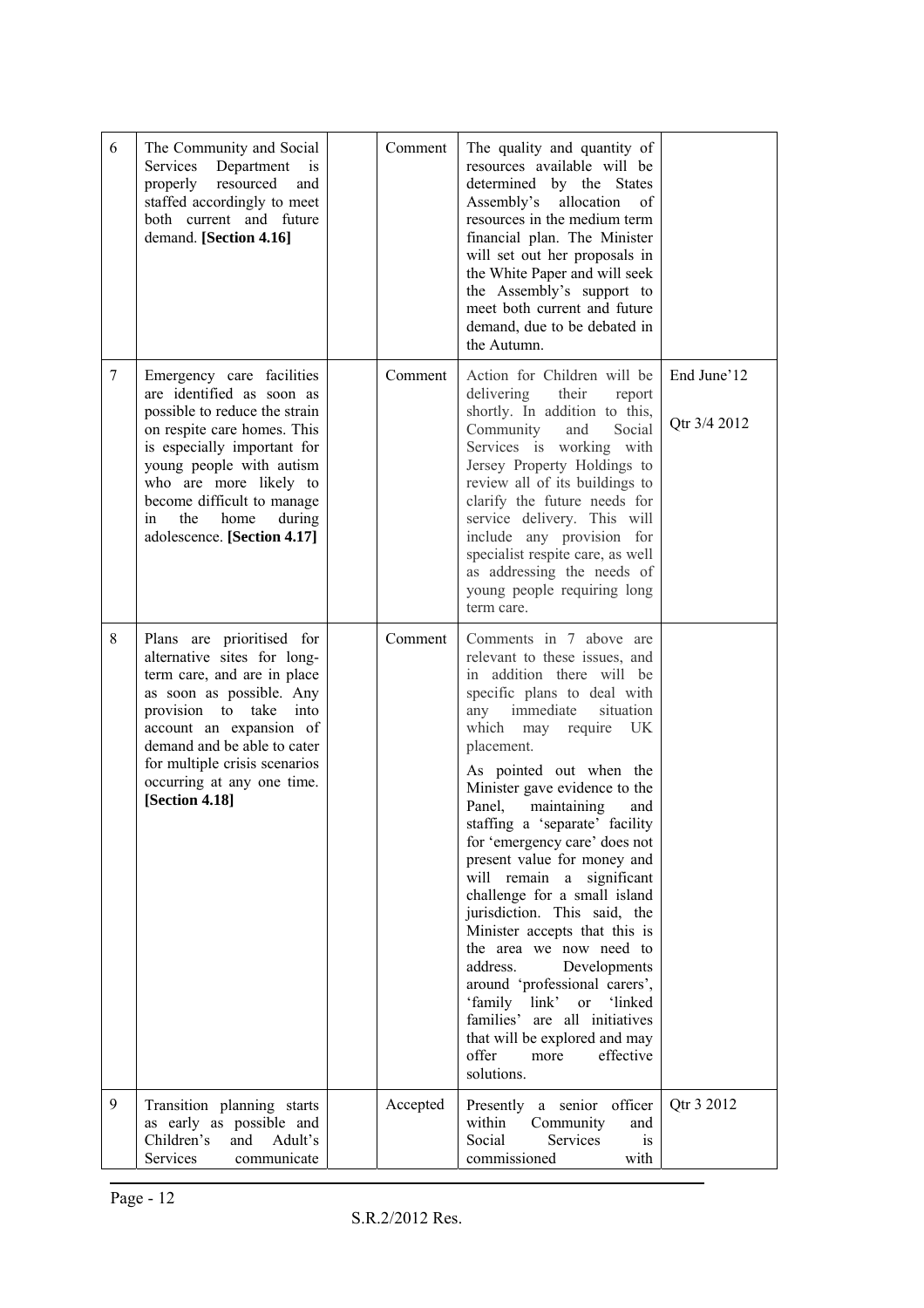| better to ensure services do<br>reviewing<br>the<br>existing<br>not "drop off" at 18 years.<br>Transition Policy, alongside<br>Ultimately, all children<br>key partner agencies, with an<br>with special needs to have a<br>aim to improve both the<br>personal care plan and<br>the<br>and<br>process<br>individualised wraparound<br>communication required at<br>this critical time for families<br>budgets that follow them<br>and individual young people.<br>throughout their lives to<br>ensure the transition period<br>With the inception of the<br>is as seamless as possible.<br>H&SS White Paper,<br>and<br>Qtr 4 2012<br>[Section 4.19]<br>across the<br>work<br>streams<br>children, adult and older<br>adult service areas, there is a<br>proposal for an additional<br>social worker within the<br>Adult Social Work Service to<br>provide a lead on transition<br>planning.<br>Whilst<br>the<br>Minister<br>recognises the benefits of<br>individualised<br>wraparound<br>budgets she would emphasise<br>that this will require the<br>support and co-operation of a<br>number of other relevant<br>States departments.<br>Close working with other<br>On-going<br>10<br>Accepted<br>Social<br>Community<br>and<br>Services has, for many years,<br>government<br>and<br>third<br>been an active participant in<br>organisations<br>sector<br>1S<br>undertaken<br>the Jersey Joint Secretariat<br>${\rm to}$<br>further<br>develop the range<br>of<br>for People with<br>Special<br>available<br>Needs. As a multi agency<br>services<br>for<br>young adults with special<br>forum this has provided a<br>needs. Good relationships<br>good opportunity to ensure<br>that there is both good<br>with local employers are<br>fostered to ensure that there<br>relationships<br>and<br>close<br>are opportunities for young<br>working across all relevant<br>adults with special needs to<br><b>States</b><br>Departments<br>and<br>a contribution<br>partner agencies, in both the<br>make<br>to<br>private and third sectors. This<br>society. [Section 4.21]<br>forum has played a positive<br>role in actively supporting<br>significant<br>developments<br>both<br>employment<br>within<br>services and adult education<br>services; to enhance<br>the<br>opportunities<br>available<br>to<br>young adults with disabilities.<br>committed<br>C&SS<br>are<br>to<br>continue to provide positive<br>involvement with this forum,<br>and are actively involved in<br>its present endeavours to<br>improve its role and purpose.<br>11<br>The parent's ability to work<br>Accepted<br>As previously indicated, in<br>On-going<br>and care for their family is<br>recent years C&SS has been |  |  |  |
|---------------------------------------------------------------------------------------------------------------------------------------------------------------------------------------------------------------------------------------------------------------------------------------------------------------------------------------------------------------------------------------------------------------------------------------------------------------------------------------------------------------------------------------------------------------------------------------------------------------------------------------------------------------------------------------------------------------------------------------------------------------------------------------------------------------------------------------------------------------------------------------------------------------------------------------------------------------------------------------------------------------------------------------------------------------------------------------------------------------------------------------------------------------------------------------------------------------------------------------------------------------------------------------------------------------------------------------------------------------------------------------------------------------------------------------------------------------------------------------------------------------------------------------------------------------------------------------------------------------------------------------------------------------------------------------------------------------------------------------------------------------------------------------------------------------------------------------------------------------------------------------------------------------------------------------------------------------------------------------------------------------------------------------------------------------------------------------------------------------------------------------------------------------------------------------------------------------------------------------------------------------------------------------------------------------------------------------------------------------------------------------------------------------------------------------------------------------------------------------------------------------------------------------------------------------------------------------------------------------------------------------------------------------------------------------------------------------|--|--|--|
|                                                                                                                                                                                                                                                                                                                                                                                                                                                                                                                                                                                                                                                                                                                                                                                                                                                                                                                                                                                                                                                                                                                                                                                                                                                                                                                                                                                                                                                                                                                                                                                                                                                                                                                                                                                                                                                                                                                                                                                                                                                                                                                                                                                                                                                                                                                                                                                                                                                                                                                                                                                                                                                                                                               |  |  |  |
|                                                                                                                                                                                                                                                                                                                                                                                                                                                                                                                                                                                                                                                                                                                                                                                                                                                                                                                                                                                                                                                                                                                                                                                                                                                                                                                                                                                                                                                                                                                                                                                                                                                                                                                                                                                                                                                                                                                                                                                                                                                                                                                                                                                                                                                                                                                                                                                                                                                                                                                                                                                                                                                                                                               |  |  |  |
|                                                                                                                                                                                                                                                                                                                                                                                                                                                                                                                                                                                                                                                                                                                                                                                                                                                                                                                                                                                                                                                                                                                                                                                                                                                                                                                                                                                                                                                                                                                                                                                                                                                                                                                                                                                                                                                                                                                                                                                                                                                                                                                                                                                                                                                                                                                                                                                                                                                                                                                                                                                                                                                                                                               |  |  |  |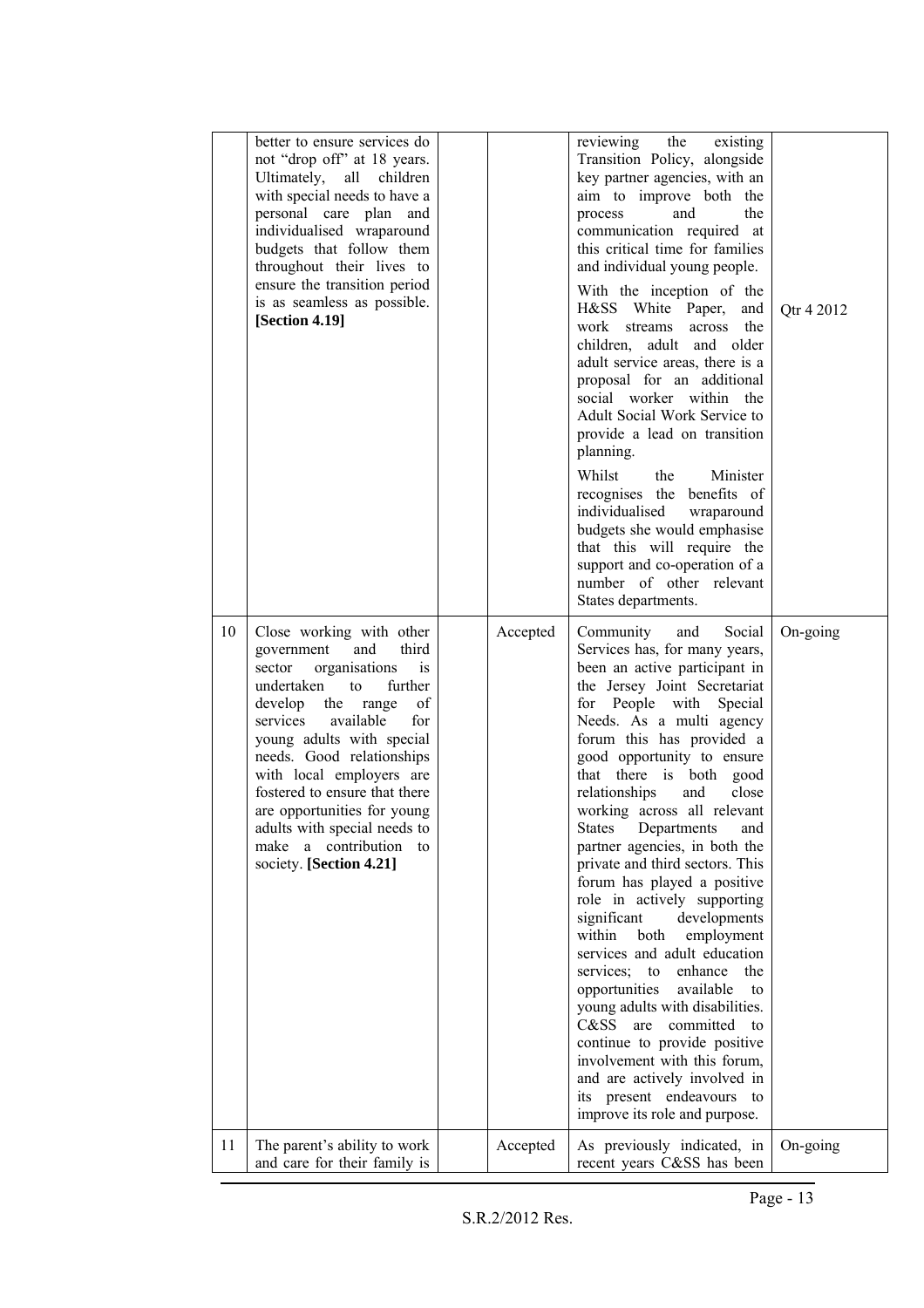|    | supported as much<br>as<br>possible and resources for<br>adult respite<br>care<br>and<br>outreach<br>increased<br>are<br>where<br>appropriate.<br>[Section 4.22]                          |         | successful<br>acquiring<br>in<br>appropriate<br>resources<br>to<br>establish a framework of<br>effective short break services.<br>These include residential<br>beds;<br>respite<br>outreach<br>services; specialist sitting<br>services; and<br>specialist<br>support for people with<br>complex and challenging<br>behaviour. C&SS is presently<br>completing its review of<br>these services and the second<br>tendering process for the<br>continuation<br>this<br>of<br>comprehensive range<br>of<br>essential services is under<br>This<br>way.<br>process<br>is<br>supported by representation<br>from the Carers Association<br>and the States of Jersey<br>Procurement Department.<br>Along with this, there are<br>significant<br>developments<br>within Adult Day Services,<br>available through Community<br>and Social Services. This<br>includes the completion of a<br>process of consultation with<br>service users, culminating in<br>recently published<br>the<br>'Heartfelt' report - 'The Big<br>Say'. The aim is to improve<br>the quality and range of<br>support services available to<br>people who rely on essential |  |
|----|-------------------------------------------------------------------------------------------------------------------------------------------------------------------------------------------|---------|----------------------------------------------------------------------------------------------------------------------------------------------------------------------------------------------------------------------------------------------------------------------------------------------------------------------------------------------------------------------------------------------------------------------------------------------------------------------------------------------------------------------------------------------------------------------------------------------------------------------------------------------------------------------------------------------------------------------------------------------------------------------------------------------------------------------------------------------------------------------------------------------------------------------------------------------------------------------------------------------------------------------------------------------------------------------------------------------------------------------------------------------|--|
| 12 | A standalone 'Transition<br>Team' is established to help<br>and<br>children<br>parents<br>navigate the<br>difficult<br>journey from Children's to<br>Adult<br>Services.<br>[Section 4.23] | Comment | day time respite services.<br>As indicated<br>1n<br>9:<br>Recommendation<br>Presently a senior officer<br>within Community<br>and<br>Social Services is reviewing<br>the existing Transition Policy<br>along with key partner<br>agencies including ESC.<br>The aim is to improve both<br>the transistion process and<br>the communication at what is<br>a critical time for families<br>and individual young people.<br>Whilst<br>the<br>Minister<br>acknowledges the need to<br>improve the process and is<br>committed to doing so, the<br>Minister is reluctant to create<br>another 'stand alone' team.                                                                                                                                                                                                                                                                                                                                                                                                                                                                                                                                 |  |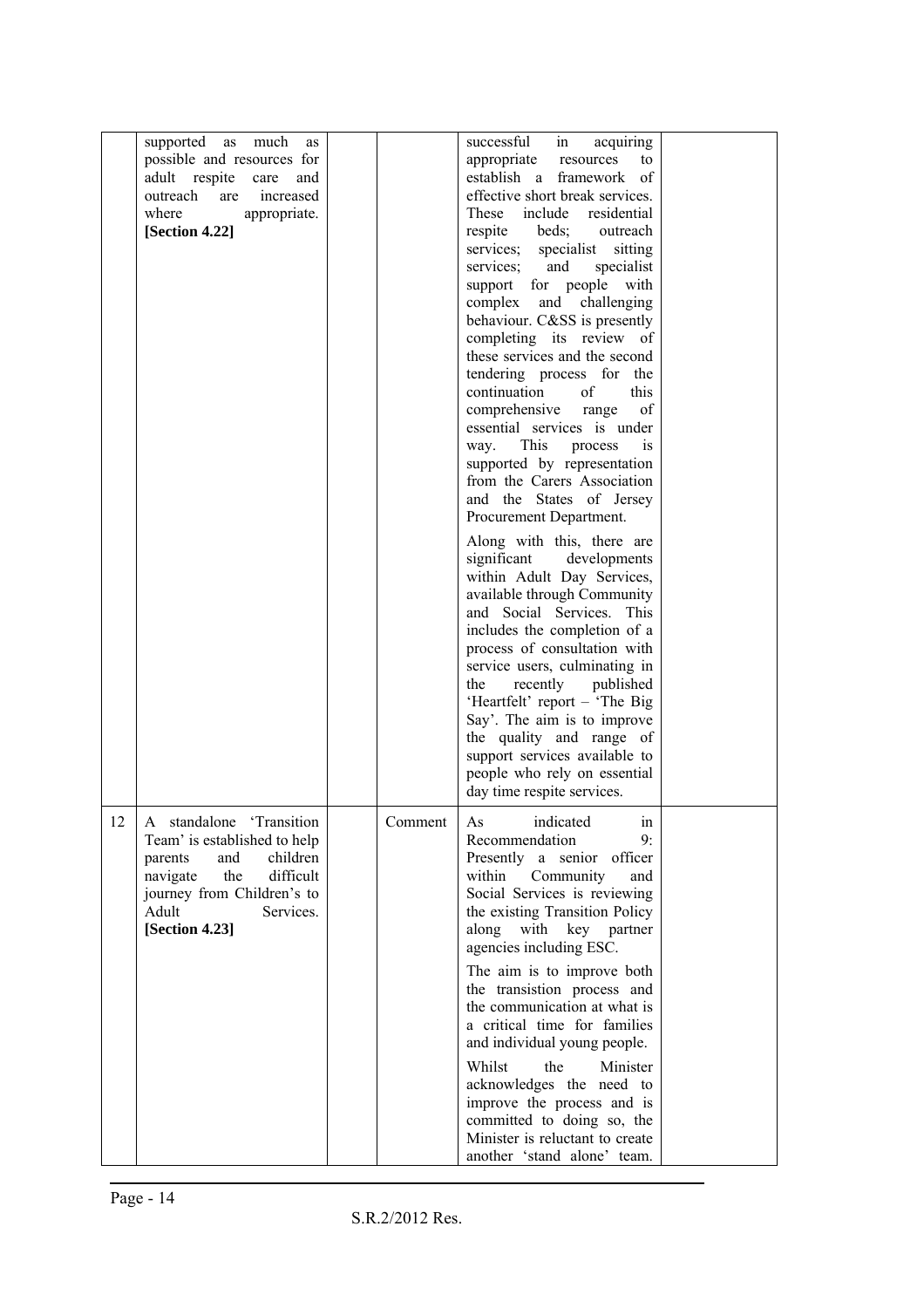|    |                                                                                                                                                                                                   |          | Doing so would, in effect,<br>simply create an additional<br>third transition point for<br>service users<br>(i.e.<br>from<br>Children's<br>service<br>to<br>transition team to<br>adults<br>services)                                                                                                                                                                                                                                                                                                                                                                                                                                                                   |              |
|----|---------------------------------------------------------------------------------------------------------------------------------------------------------------------------------------------------|----------|-------------------------------------------------------------------------------------------------------------------------------------------------------------------------------------------------------------------------------------------------------------------------------------------------------------------------------------------------------------------------------------------------------------------------------------------------------------------------------------------------------------------------------------------------------------------------------------------------------------------------------------------------------------------------|--------------|
| 13 | Where a childcare ratio is<br>$2:1$ or above within the<br>school or respite facility,<br>support is tailored to reflect<br>that additional need in the<br>home<br>environment.<br>[Section 4.24] | Comment  | All<br>packages,<br>support<br>whether within school or the<br>family home, result from a<br>thorough assessment process.<br>It is recognised that the<br>school environment is very<br>different to the family home,<br>and it is not always necessary<br>to replicate support from one<br>environment to<br>another.<br>Support packages need to be<br>based<br>the<br>on<br>recommendations from the<br>assessment process                                                                                                                                                                                                                                           |              |
| 14 | Resources are identified to<br>fund more holiday club<br>provision, in conjunction<br>with the third sector and<br>Mont à l'Abbé School.<br>[Section 4.24]                                        | Comment  | The delivery of holiday club<br>provision<br>is<br>currently<br>organised through Education,<br>Sport and Culture. Discussion<br>will take place between ESC<br>and H&SS to address the<br>adequacy<br>οf<br>current<br>provision.                                                                                                                                                                                                                                                                                                                                                                                                                                      | Otr 3/4 2012 |
| 15 | Community care legislation<br>is brought in to safeguard<br>the rights of vulnerable<br>children and young adults<br>with regard to respite and<br>other<br>support<br>services.<br>[Section 5.1] | Accepted | The Minister advises that<br>CPG has initiated a structure<br>of 'delivery groups' to bring<br>forward<br>appropriate<br>proposals<br>their<br>under<br>'Children<br>and<br>Young<br>People's<br>Strategic<br>Framework' initiative, one of<br>which is a 'Performance and<br>Planning Group'. One of<br>their key responsibilities is to<br>'lead on development of<br>initiatives which cut across<br>all 6 working groups' and<br>one of the areas already<br>agreed for development is a<br>'legal review'. The Minister<br>undertakes to<br>the<br>ensure<br>highlighted<br>issues<br>are<br>considered by this group for<br>future<br>legislative<br>development. | Qtr 1 2013   |
| 16 | Common<br>Assessment<br>A<br>Framework is introduced to<br>make assessment quicker<br>and easier to understand,                                                                                   | Comment  | (cross-referenced<br>with<br>Recommendation 17 of the<br>'Children's<br><b>Services</b><br>2012-<br>Improvement<br>Plan                                                                                                                                                                                                                                                                                                                                                                                                                                                                                                                                                 |              |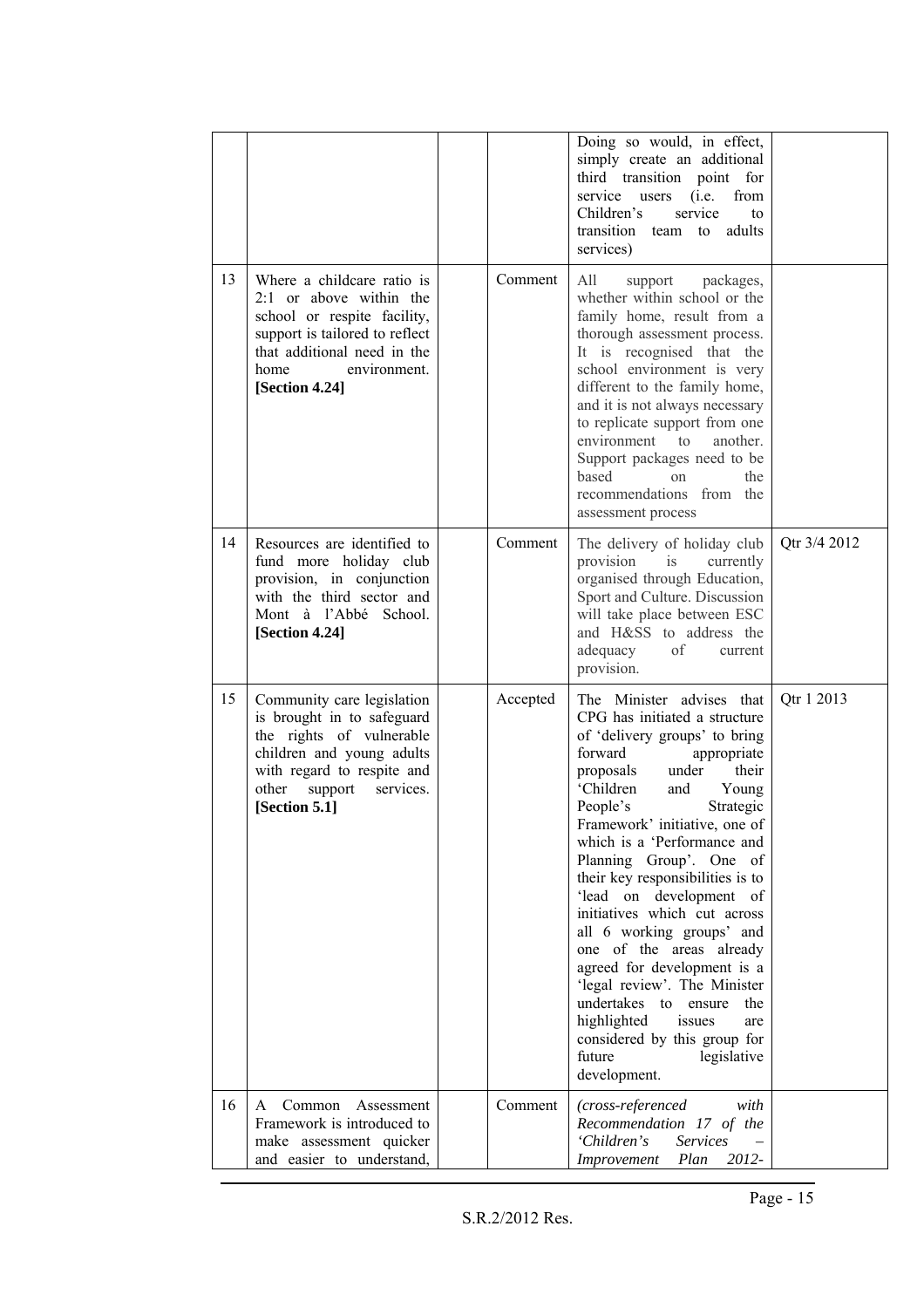|    | all<br>ensure that<br>and to                                                                                                                                                                                                           |          | 2013'                                                                                                                                                                                                                                                                                                                                                                                                                                                                                                                                                                                                                                                                                                                                                                                                                              |                            |
|----|----------------------------------------------------------------------------------------------------------------------------------------------------------------------------------------------------------------------------------------|----------|------------------------------------------------------------------------------------------------------------------------------------------------------------------------------------------------------------------------------------------------------------------------------------------------------------------------------------------------------------------------------------------------------------------------------------------------------------------------------------------------------------------------------------------------------------------------------------------------------------------------------------------------------------------------------------------------------------------------------------------------------------------------------------------------------------------------------------|----------------------------|
|    | relevant<br>parties<br>are<br>involved at each stage. The<br>Need<br>Record<br>of<br>is<br>strengthened to ensure the<br>overall needs of the child<br>are met, as well as the<br>educational<br>needs.<br>[Section 5.5]               |          | There<br>already<br>is<br>a<br>commitment to 'develop an<br>Island<br>Assessment<br>Framework'<br>a pilot<br>and<br>project<br>been<br>has<br>commissioned<br>for<br>commencement in September<br>this year. This work is being<br>undertaken<br>under<br>the<br>umbrella of the CPG, with<br>Community<br>and<br>Social<br>Services working<br>closely<br>alongside the Jersey Child<br>Protection Committee. The<br>outcome of this pilot will be<br>evaluated and appropriate<br>recommendations submitted<br>to CPG in due course.<br>The Children's Complex and<br>Additional Needs<br>Team<br>commits to working with<br>Education,<br>colleagues in<br>Sport and Culture to explore<br>opportunities<br>for<br>individual<br>strengthening<br>Records of Need, as they are<br>produced and reviewed, by<br>that department. | Sept. 2012<br>Qtr 3/4 2012 |
| 17 | Community<br>and<br>Social<br>Services<br>are<br>re-named<br>Community Services<br>as<br>part of a wider programme<br>of communication about<br>services<br>available<br>to<br>members<br>of<br>the<br>community. [Section 5.7]        | Rejected | Minister has<br>The<br>given<br>thought to this proposal but<br>would point out that many<br>other government and third<br>sector/parochial<br>providers<br>also<br>deliver 'community<br>services',<br>with<br>varying<br>definitions<br>of what may<br>constitute those services.                                                                                                                                                                                                                                                                                                                                                                                                                                                                                                                                                |                            |
| 18 | Advocacy services<br>are<br>established to help parents<br>referral<br>navigate<br>the<br>and to<br>process<br>access<br>respite. [Section 5.7]                                                                                        | Accepted | Minister<br>anticipates<br>The<br>from<br>similar<br>proposals<br>Action for Children<br>and<br>awaits their recommendations<br>concerning<br>the<br>possible<br>remit,<br>availability<br>and<br>funding options for a third<br>sector provider to be active in<br>this area of work.                                                                                                                                                                                                                                                                                                                                                                                                                                                                                                                                             | Qtr 3/4 2012               |
| 19 | The current criteria for<br>diagnosing children with<br>autism are clarified. The<br>financial consequences are<br>not the determining factor<br>when deciding the level of<br>respite required<br>by<br>a<br>diagnosis. Resources are | Comment  | As noted in response to<br>Finding 18, the Minister<br>strongly refutes the notion<br>that diagnosis is delayed on<br>financial grounds.<br>The diagnostic process and<br>management of resources are                                                                                                                                                                                                                                                                                                                                                                                                                                                                                                                                                                                                                              |                            |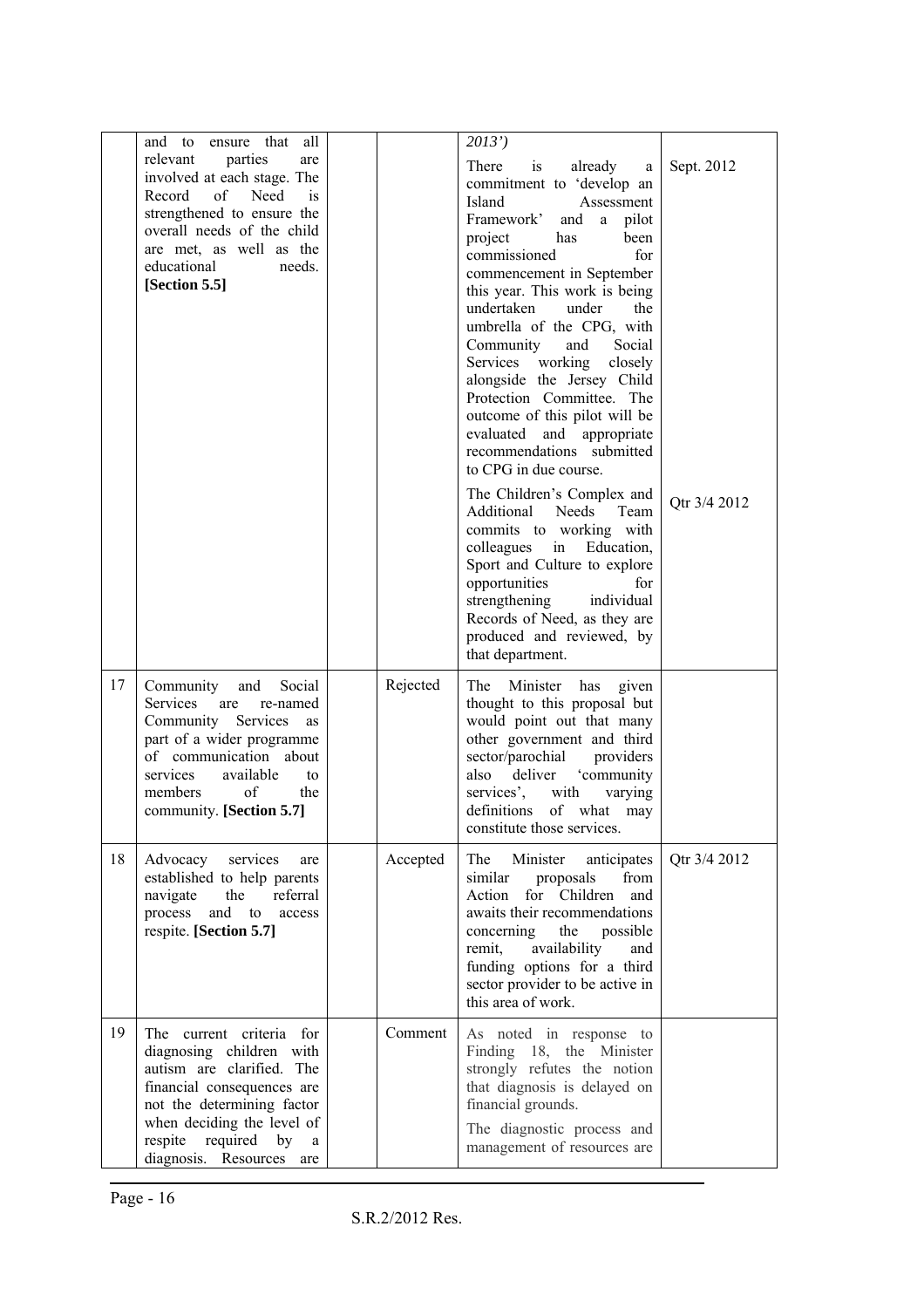|    | increased to allow respite<br>providers to respond to new<br>clients<br>appropriate.<br>as<br>[Section 5.8]                                                                                                                                                                                                                                                                                                                                                     |          | independent of each other.<br>The diagnosis and assessment<br>are provided by clinicians<br>and professionals from both<br>Health and Social Services<br>and Education, Sport and<br>Culture and the process is<br>audited<br>against<br>recent<br>National Institute for Health<br>and Clinical Excellence<br>(NICE) guidance. Children<br>receive a diagnosis of Autism<br>when they meet all the<br>relevant criteria. |              |
|----|-----------------------------------------------------------------------------------------------------------------------------------------------------------------------------------------------------------------------------------------------------------------------------------------------------------------------------------------------------------------------------------------------------------------------------------------------------------------|----------|---------------------------------------------------------------------------------------------------------------------------------------------------------------------------------------------------------------------------------------------------------------------------------------------------------------------------------------------------------------------------------------------------------------------------|--------------|
| 20 | There is: (a) a formal<br>policy<br>outlining<br>their<br>approach to respite care and<br>(b) a set of detailed<br>guidelines for professional<br>'gatekeepers' charged with<br>assessment and referral.<br>[Section 5.9]                                                                                                                                                                                                                                       | Accepted | Action for Children will be<br>asked to work with key<br>service managers to develop<br>the necessary policy and<br>guidance, ensuring that it<br>meets current national 'best<br>practice'.                                                                                                                                                                                                                              | Qtr 3/4 2012 |
| 21 | A communications strategy<br>is developed to outline all<br>the respite support services<br>available to parents and<br>how to access them. This<br>information is to be made<br>freely available to<br>all<br>families caring for children<br>with special need, as well<br>as being uploaded to the<br>Gov.je<br>website<br>and<br>disseminated to all health<br>professionals, educational<br>establishments and parent<br>support groups.<br>[Section 5.10] | Accepted | (cross-referenced<br>with<br>Recommendation 4 of the<br>'Children's<br><b>Services</b><br>Improvement Plan 2012-<br>2013'<br>Following<br>developments<br>recent Service<br>from the<br>Improvement Plan, a working<br>group has been established to<br>develop a communication<br>and engagement strategy for<br>of<br>Children's<br>all –<br>areas<br>Services.                                                         | Qtr 4 2012   |
| 22 | At least 1x additional full-<br>time Social Worker post<br>assigned specifically to<br>children with special needs<br>created.<br>Equally,<br>is<br>additional Support Worker<br>posts for this user group are<br>to<br>relieve the<br>created<br>burden on Social Workers'<br>workloads. [Section 5.11]                                                                                                                                                        | Comment  | The Minister is awaiting the<br>from<br>Action<br>for<br>report<br>Children which will comment<br>on the provision of services<br>in this area. There is a further<br>internal assessment of the<br>delivery<br>of social work<br>services across the whole of<br>the Children's Services. This<br>will make recommendations<br>for the future allocation of<br>social work resources.                                    | Qtr 3 2012   |
| 23 | The future of Oakwell is<br>decided<br>in<br>terms<br>of<br>refurbishing the<br>current<br>site, or constructing a new                                                                                                                                                                                                                                                                                                                                          | Accepted | A recent report has reviewed<br>the buildings across certain<br>areas of Children's Service<br>and has commented on their                                                                                                                                                                                                                                                                                                 | Qtr 4 2012   |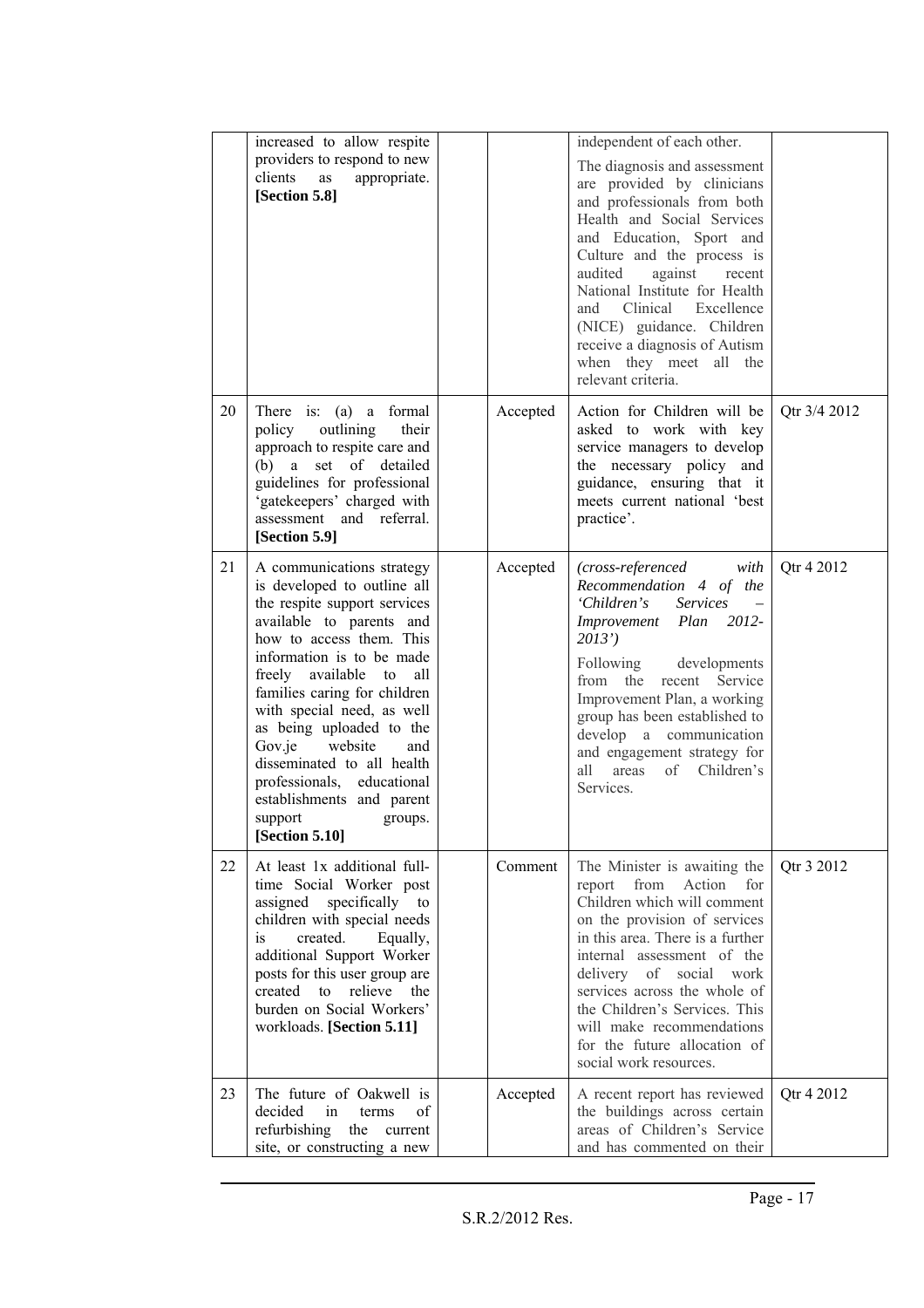|    | purpose-built facility in an<br>alternative<br>location<br>in<br>conjunction with the third<br>sector. Any plans should<br>take into account the rising<br>demand for respite care.<br>[Section 6.1]                                                                                                                                          |          | suitability. This process will<br>now be extended to include<br>the facility at Oakwell. This<br>will ensure an independent<br>assessment of the building at<br>Oakwell and will highlight<br>specific recommendations for<br>future provision.                                                                                                                                                                                                                                                                                                                                                                                                                 |               |
|----|-----------------------------------------------------------------------------------------------------------------------------------------------------------------------------------------------------------------------------------------------------------------------------------------------------------------------------------------------|----------|-----------------------------------------------------------------------------------------------------------------------------------------------------------------------------------------------------------------------------------------------------------------------------------------------------------------------------------------------------------------------------------------------------------------------------------------------------------------------------------------------------------------------------------------------------------------------------------------------------------------------------------------------------------------|---------------|
| 24 | residential<br>Future<br>developments<br>for<br>any<br>group with special needs<br>must take into account<br>minimum<br>environmental<br>standards in<br>the<br>early<br>planning stages. The health<br>and safety of staff and<br>is<br>residents<br>not<br>compromised<br>by<br>cost-<br>cutting<br>measures.<br>[Section 6.2]              | Accepted | Since 2008, Community and<br>Social Services has made<br>significant progress on its<br>strategy to improve the estate<br>available<br>for<br>service<br>provision. This has resulted<br>in the closure of a number of<br>existing properties, and the<br>commissioning of a variety of<br>appropriate housing<br>more<br>options.<br>This<br>strategy<br>has<br>also<br>identified significant capital<br>investment for the period<br>2013-2015 for new build<br>accommodation. Negotiations<br>are also presently underway<br>with<br>both<br>the<br>Housing<br>Department<br>and<br>Jersey<br>Property Holdings in relation<br>to appropriate developments. | $2013 - 2015$ |
| 25 | Risk management for adult<br>services<br>respite<br>are<br>managed according to the<br>needs of the individual<br>rather than to the facility.<br>Clients<br>of<br>differing<br>abilities, ages and genders<br>who are occupying the<br>residential<br>area<br>same<br>should be appropriately risk<br>managed at all times.<br>[Section 6.3] | Accepted | Within<br>Community<br>and<br>Social Services, there are<br>robust processes in place for<br>This<br>risk<br>assessment.<br>is<br>imperative<br>due<br>the<br>to<br>complex nature of the people<br>who<br>rely<br>upon<br>the<br>appropriate services.<br>Any concerns about potential<br>risk to specific adults, are<br>addressed through the social<br>work assessment of need, in<br>liaison with the Adult Respite<br>Co-ordinator,<br>and<br>the<br>relevant provider.                                                                                                                                                                                   |               |

#### **Conclusion**

The Minister for Health and Social Services is grateful for the work of the Scrutiny Panel and appreciates their efforts in publishing its report in advance of the publication of an internally commissioned report from Action for Children.

The Minister is sure that the specific focus of the Scrutiny Report will add to, and enhance, any recommendations coming from the wider review and, together, will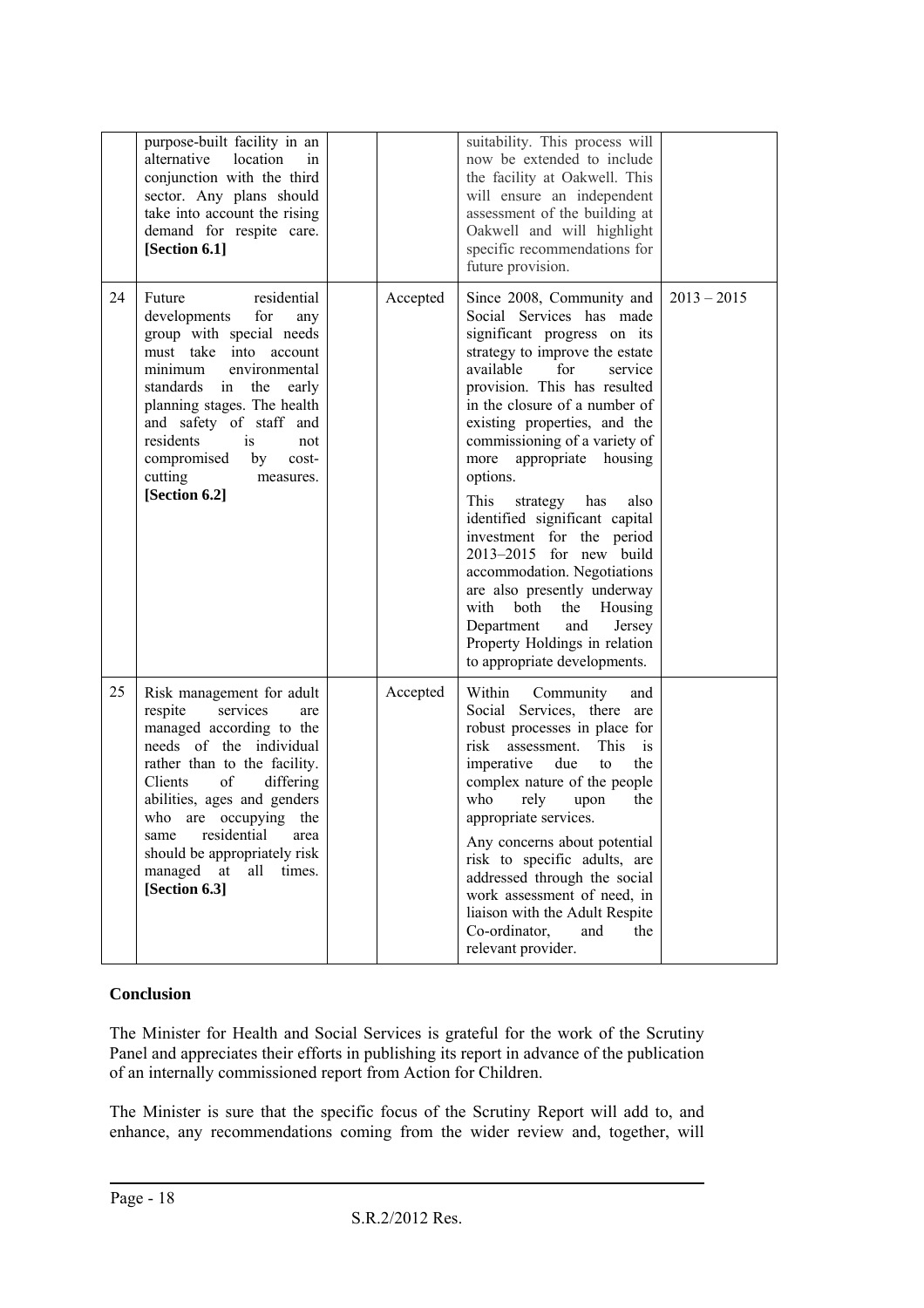support and endorse the plans that will be presented for developing Health and Social Services into the future.

The Minister supports the Panel in their desire to see the recommendations developed as a priority in the future, and seeks their support in adopting the White Paper and securing the necessary funding in future debates in relation to the States medium term financial plan.

**Deputy Anne Pryke (Minister for Health and Social Services) Deputy Judith Martin (Assistant Minister for Children)**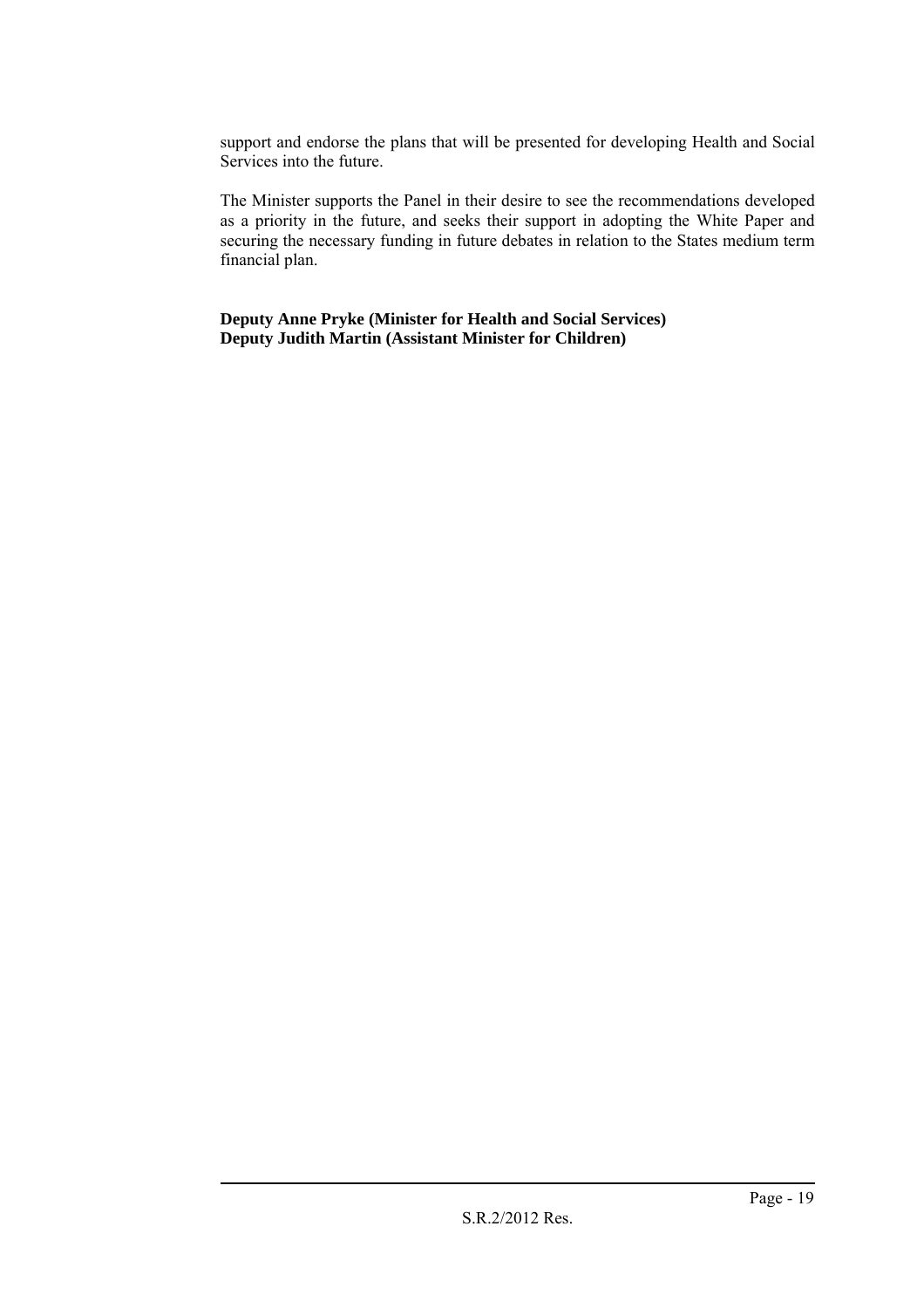#### **APPENDIX A**

#### **REVIEW AND DEVELOP COMPLEX AND ADDITIONAL NEEDS SERVICES**

#### **ACTION FOR CHILDREN TERMS OF REFERENCE (JAN 2012)**

#### **Introduction**

This is a project that has been initiated under the 'Williamson' umbrella, to support the identification, review and development of existing services to children and young people with complex and additional needs in Jersey. The project should identify any 'gaps' in current service provision, and deliver a coordinated and viable proposal for any consequent future prioritization and development of services and resources.

#### **Purpose and Aims**

Establish a project team that will:

- identify the range of current service provision to children and young people with complex and additional needs in Jersey, ensuring note is taken of any recent reports, reviews, and proposals that are relevant to these areas of functioning;
- identify any gaps in service provision and develop firm proposals for the future shape and direction of children's services in these areas, ensuring that planning for transition to adulthood is robust and effective;
- ensure that any proposals are integrated into the planning and resource identification already under way as part of the development of the document and work stream: 'Children and Young People – A Strategic Framework for Jersey 2011';
- take note of the recent Care Inspectorate report into Looked After Children and take a view on whether all residential/respite services in this specialist area are fit for inspection and have properly developed documentation that can demonstrate their effectiveness;
- consider any recommendations from the Scrutiny Panel, alongside any formal response from the Minister for Health and Social Services, and how these may be integrated into service development and planning, whilst also considering wider initiatives that are underway across Health and Social Services.

#### **Key Objectives**

#### **1. Identify the Need**

consultation with: professionals

parents/carers

children and young people

 agree the range of needs/disabilities/others to be included (referral thresholds, entry criteria, etc.)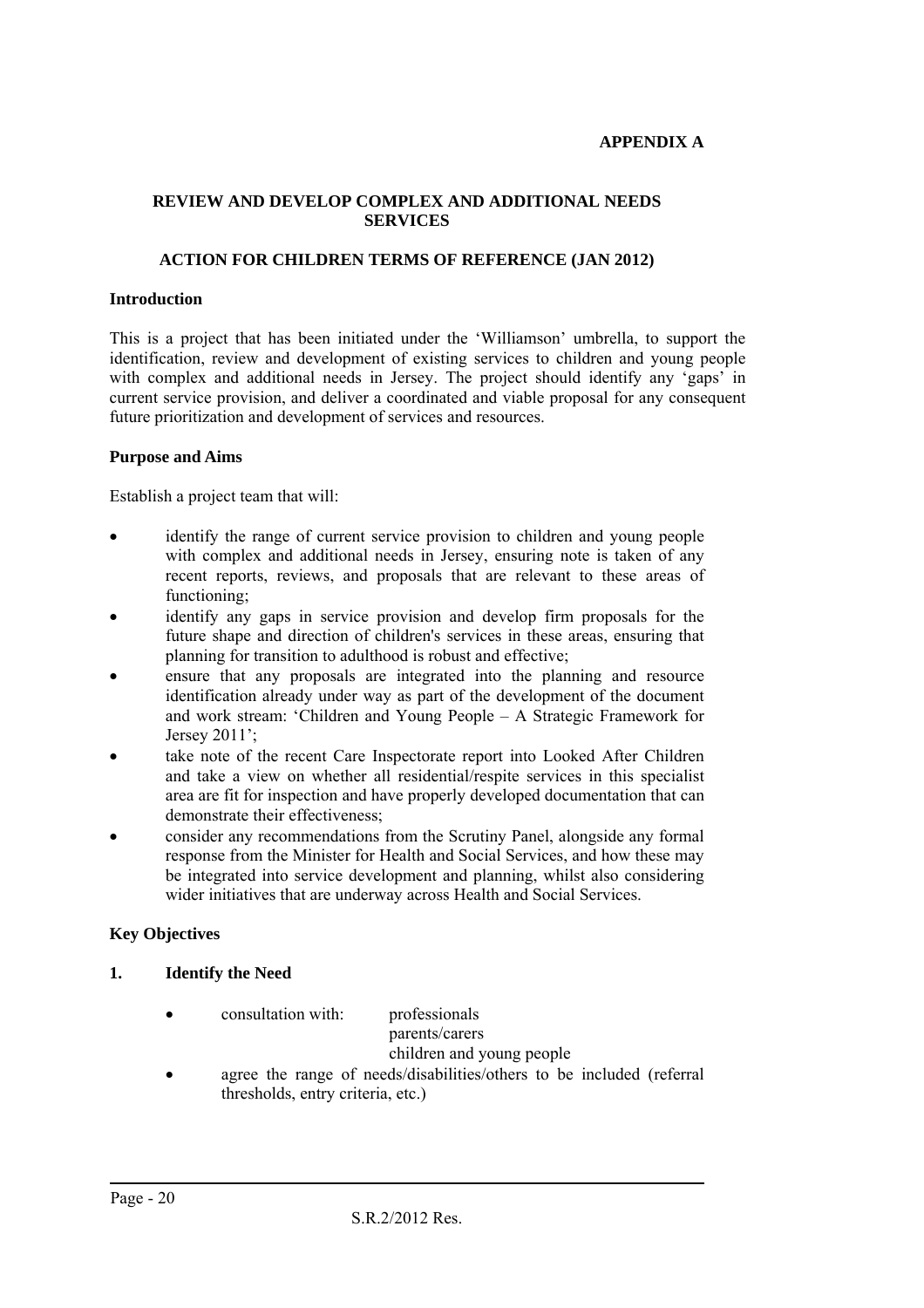# **2. Understand Existing Provision**

- in house (health, social services, Child Development Centre (CDC), Speech and Language Therapy (SALT), etc.), other States Departments, third sector, others
- service visits, observation
- shadowing
- policy review

## **3. Develop and agree underpinning principles and outcomes**

- link with Children and Young People Plan
- safeguarding
- medical/social model
- transition through to adult services
- second consultation process

### **4. Service Delivery Models**

- develop models based on above
- review against identified need
- final consultation process (?)